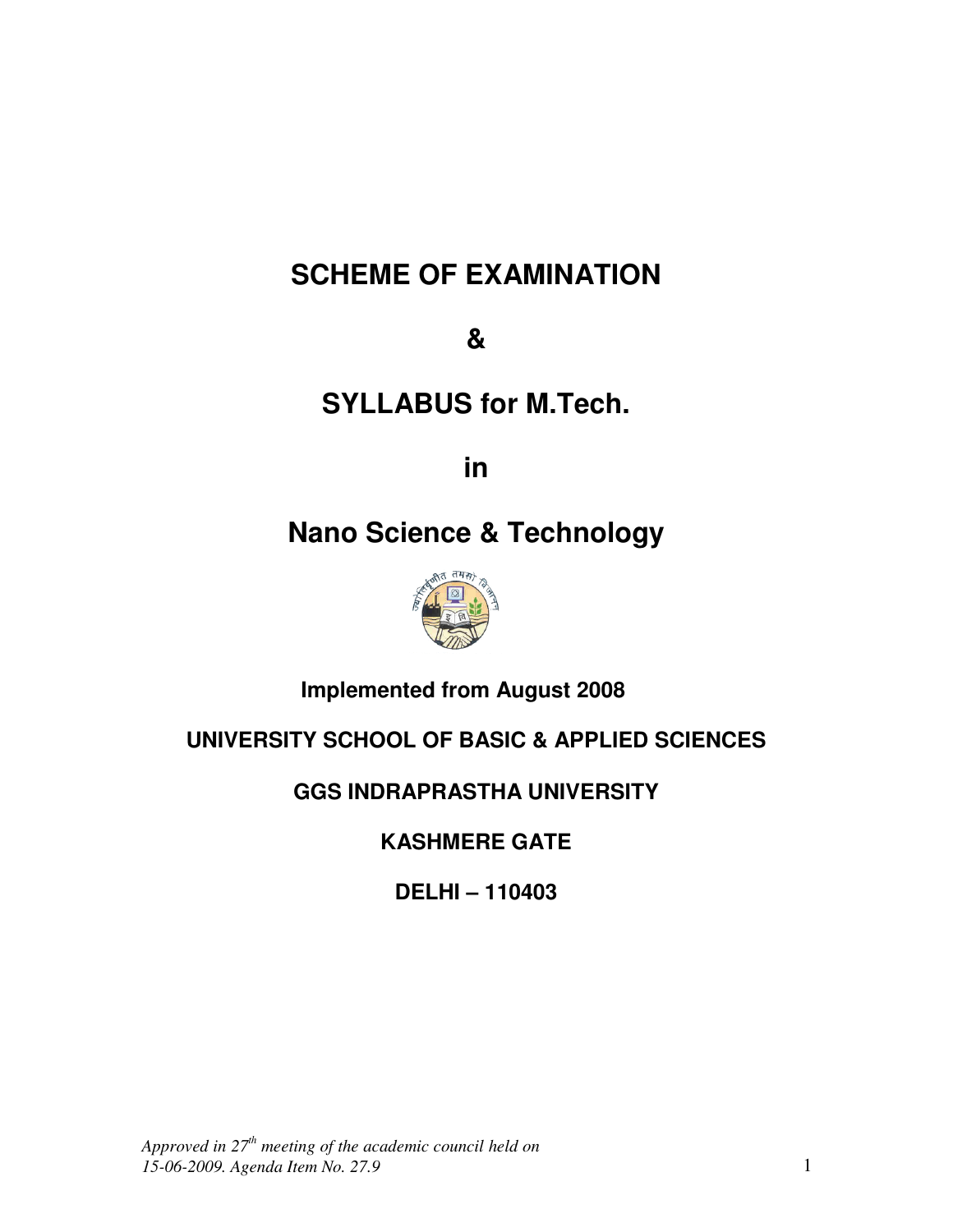## **Outline of the course**

- **Duration** : 2 Years (4 semesters)
- **Total Credits :** 105 (Minimum required for the degree:100 Credits)
- **Admission Criterion :** GATE Score \*
- **Number of Seats :** 15
- **Eligibility:**
	- M. Sc. (Physics / Applied Physics / Electronics /Mathematics / Chemistry /Biotechnology /Biosciences /Life Sciences);
	- BE / B.Tech (Electronics /Computer Science /Electrical /Mechanical /Engineering Physics / Metallurgy /Material Engg. /Information Technology /Biotechnology /Chemical Engg. or Technology)
	- Minimum 55% aggregate marks and Mathematics at +2 level is a must.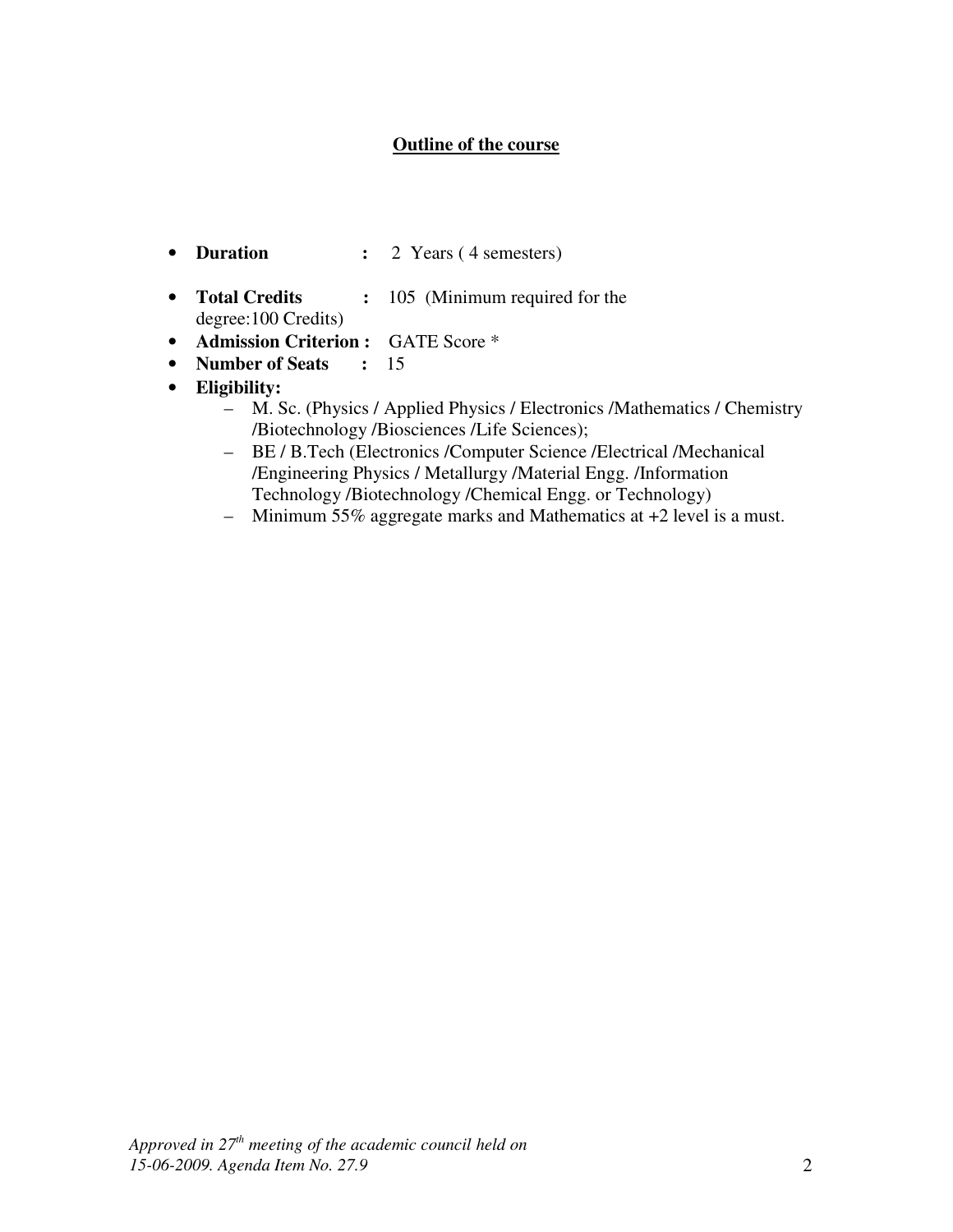## **Scheme of Examination for M.Tech Nano Science & Technology**

## **Semester - I** Credits: 27

|                |                | S. No. Course Code Title of the course                          | Credits        | <b>Remarks</b><br>L/T/P |
|----------------|----------------|-----------------------------------------------------------------|----------------|-------------------------|
| 1.             | <b>NST-101</b> | <b>Elements of Physics</b>                                      | $\overline{4}$ | 4/0/0                   |
| $\overline{2}$ | <b>NST-103</b> | <b>Elements of Physical Chemistry</b>                           | $\overline{4}$ | 4/0/0                   |
| 3.             | <b>NST-105</b> | Nanoparticles and Microorganisms,<br>Bionanocomposites          | $\mathcal{E}$  | 3/0/0                   |
| 4.             | <b>NST-107</b> | Elements of Material Science and<br>properties of Nanomaterials | $\overline{4}$ | 4/0/0                   |
| 5.             | <b>NST-109</b> | Nanotechnology & Society                                        |                | 1/0/0<br>(NUES)         |
| 6.             | <b>NST-111</b> | <b>Basic Mathematics / Life Sciences</b>                        | $\overline{2}$ | 2/0/0                   |
| 7.             | <b>NST-151</b> | Laboratory-I                                                    | 6              | 0/0/12                  |
| 8.             | <b>NST-153</b> | Self Study-I                                                    | 3              | 0/3/0                   |

 $L =$  Lecture,  $T =$  Tutorial,  $P =$  Practical

NUES => Non University Examination System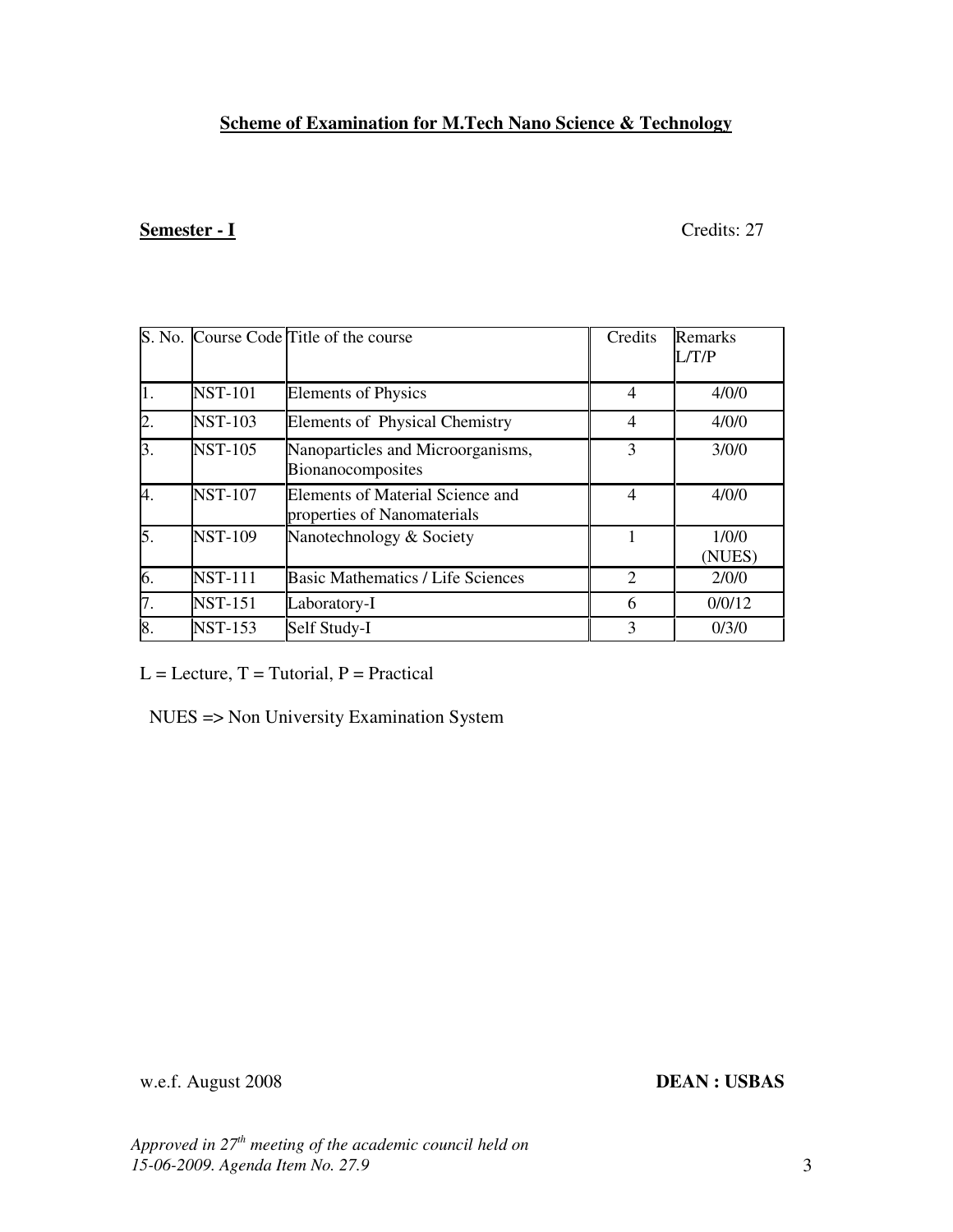## **Semester - II** Credits: 29

| S.<br>No. | Course<br>Code | Title of the course                                                            | Credits        | Remarks<br>L/T/P |
|-----------|----------------|--------------------------------------------------------------------------------|----------------|------------------|
| 1.        |                | NST-102 Fabrication techniques and<br><b>Characterisation of Nanomaterials</b> | 4              | 4/0/0            |
| 2.        |                | NST-104 Soft Synthetic Routes & Some<br><b>Novel Nanomaterials</b>             | 4              | 4/0/0            |
| 3.        |                | NST-106 Nanodevices & Nanosensors                                              | $\overline{4}$ | 4/0/0            |
| 4.        |                | NST-108 Scientific Computation $\&$<br>Simulation                              | 1              | 1/0/0<br>(NUES)  |
| 5.        |                | NST-110 Solutions & Surface Phenomenon                                         | 4              | 4/0/0            |
| 6.        |                | NST-112 Business Enterprise in<br>Nanotechnology & Project<br>Management       | 1              | 1/0/0<br>(NUES)  |
| 7.        |                | NST-152 Laboratory-II                                                          | 6              | 0/0/12           |
| 8.        |                | NST-154 Self Study-II                                                          | 3              | 0/3/0            |
| 9.        |                | NST-156 Scientific Computation $&$<br>Simulation                               | $\overline{2}$ | 0/0/4            |

NUES => Non University Examination System

The students will proceed for summer training at the end of second semester for a period of 6-8 weeks. They will submit the training report after its completion to the program coordinator.

w.e.f. January 2009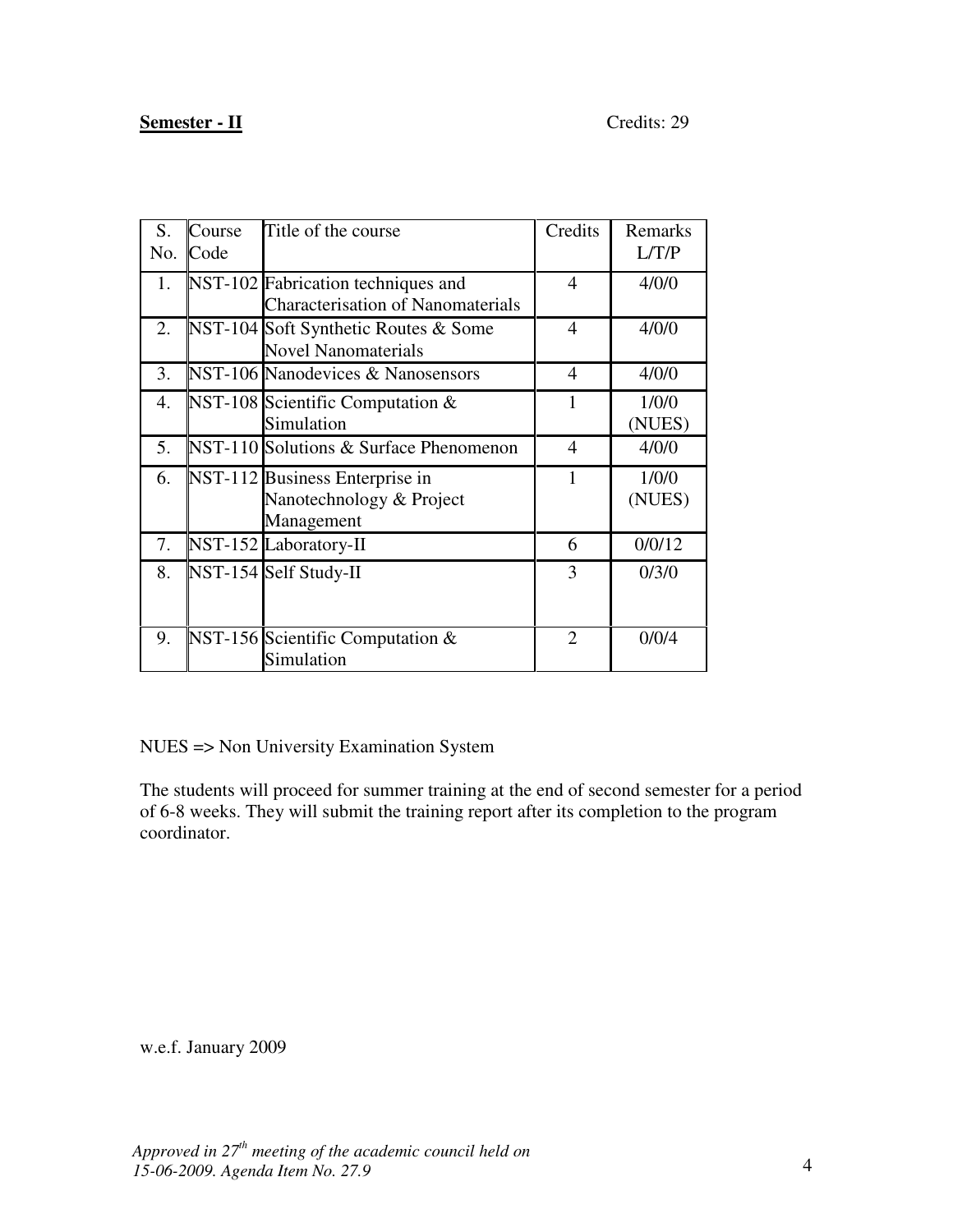## **Semester - III** Credit: 24

|                | S. No. Course<br>Code                 | Title of the course                               | Credit<br>/wk  | Remarks<br>L/T/P |
|----------------|---------------------------------------|---------------------------------------------------|----------------|------------------|
| 1.             | <b>NST-201</b>                        | <b>Advanced Nanomaterials</b>                     | 3              | 3/0/0            |
| 2.             | <b>NST-203</b>                        | Semiconductor nanostructures and<br>nanoparticles | 3              | 3/0/0            |
| 3              | <b>Electives</b><br>$(\text{any } 2)$ |                                                   |                |                  |
|                | <b>NST-205</b>                        | <b>Molecular Nanoelectronics</b>                  | 3              | 3/0/0            |
|                | <b>NST-207</b>                        | Photonics & Plasmonics                            | 3              | 3/0/0            |
|                | <b>NST-209</b>                        | Carbon Nanotubes &<br>Functionalisation           | 3              | 3/0/0            |
|                | <b>NST-211</b>                        | <b>Computational Nanoscience</b>                  | 3              | 3/0/0            |
| $\overline{4}$ |                                       | NST-213   IPR & Nanotechnology                    | 1              | 1/0/0<br>(NUES)  |
| 5              | <b>NST-251</b>                        | Self Study-III                                    | $\overline{2}$ | 0/2/0            |
| 6              | <b>NST-253</b>                        | Minor Project                                     | 5              | $***$            |
| 7.             | <b>NST-255</b>                        | Summer training (Viva-voce)                       | $\overline{4}$ | **               |

NUES => Non University Examination System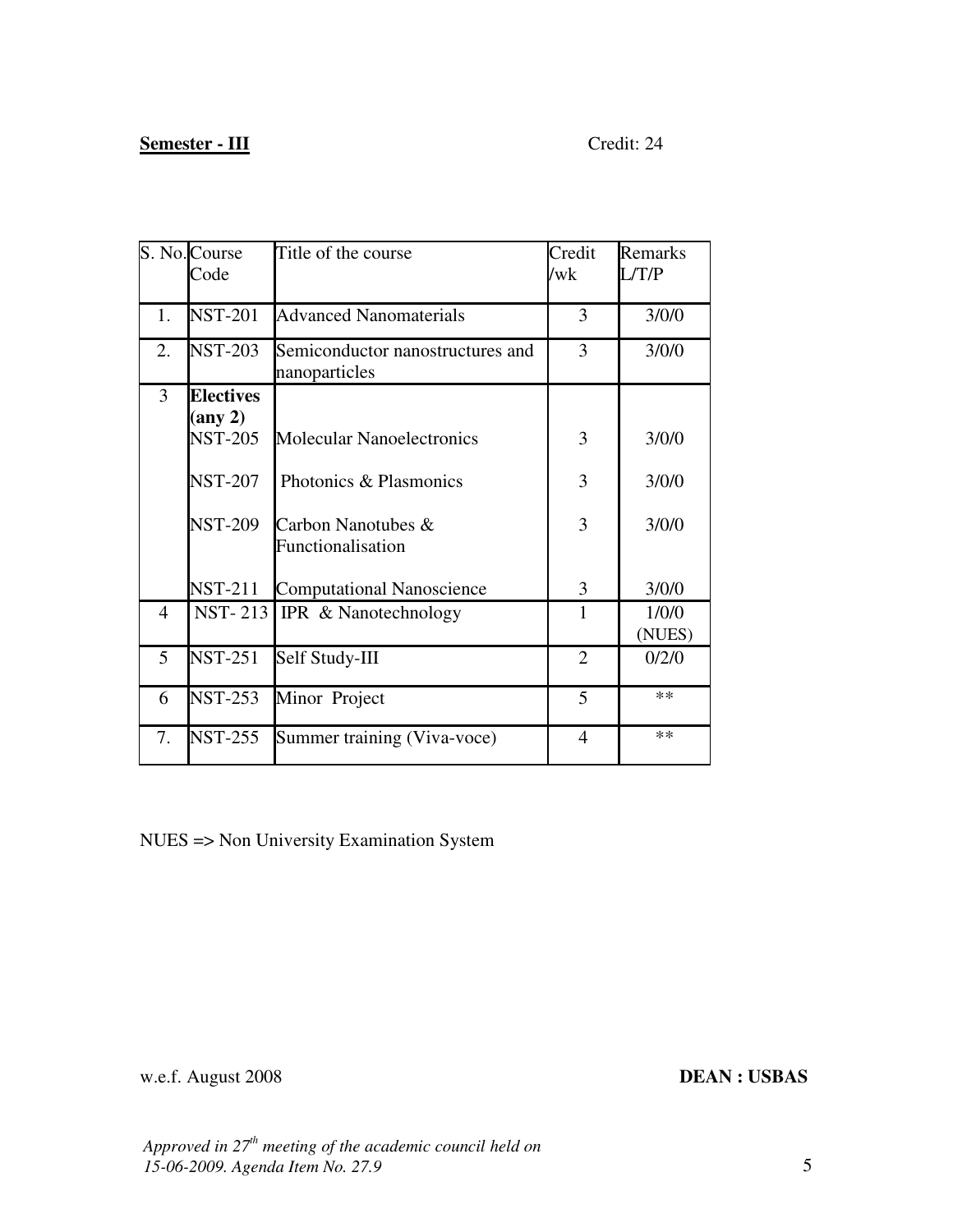## **Semester - IV** Credit: 25

| S.  | Course | Title of the course                           |     | Credit Remarks |
|-----|--------|-----------------------------------------------|-----|----------------|
| NO. | Code   |                                               | /wk |                |
|     |        |                                               |     |                |
|     |        | NST-202 Project Work /Internship (Seminar) 20 |     | **             |
|     |        | NST-204 Comprehensive Viva Voce               |     | <b>NUES</b>    |

NUES => Non University Examination System

Total Credits: 105

Credits Required for the Degree: 100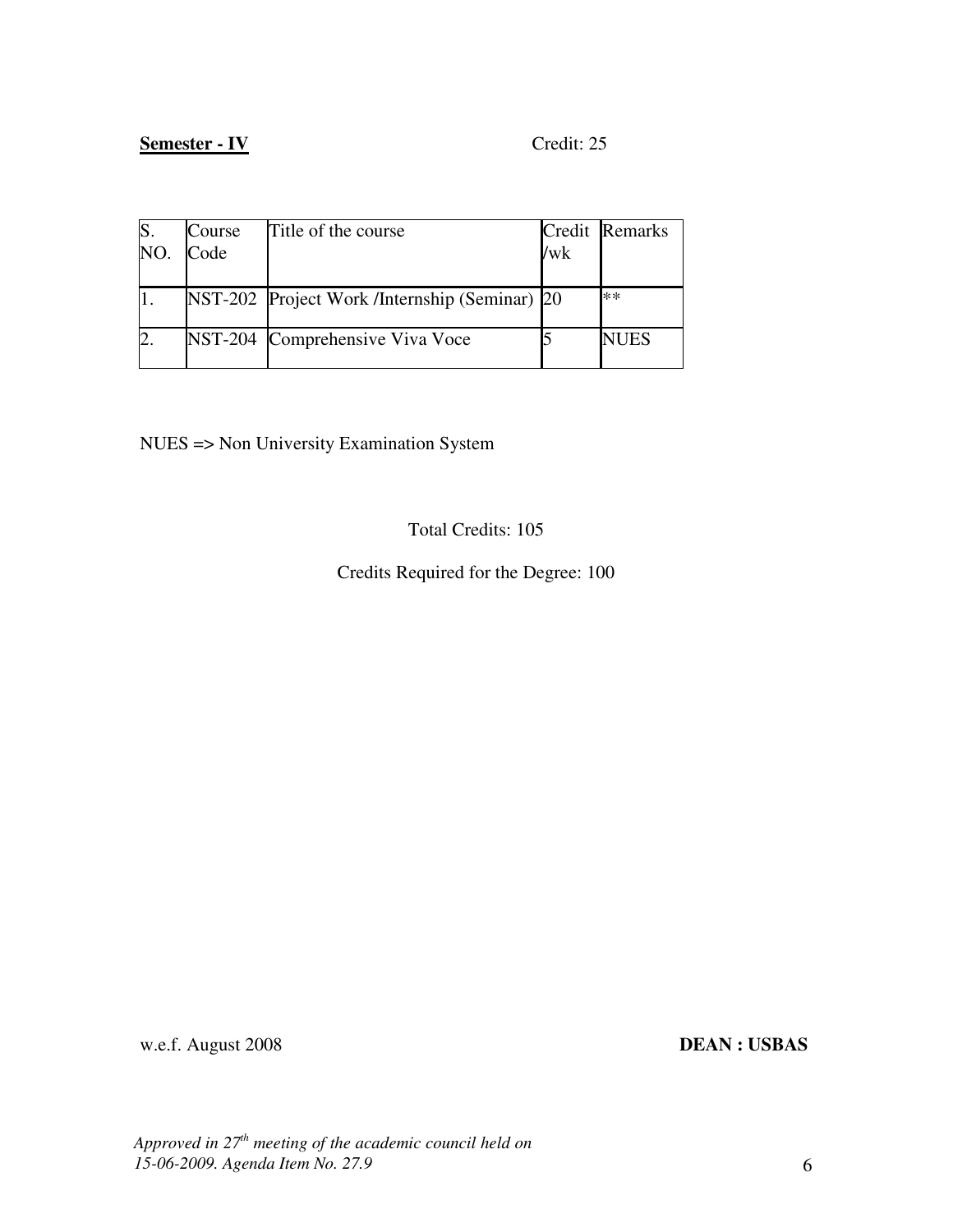

### **Detailed Syllabi**

#### **Semester-I**

### **Course Code: NST-101 Title: Elements of Physics L/T/P: 4/0/0**

**Unit-I:** Introduction to Quantum Mechanics: Wave-particle duality, Schrödinger equation and expectation values, Uncertainty principle. Solutions of the one-dimensional Schrodinger equation for free particle, particle in a box, particle in a finite well, linear harmonic oscillator. Reflection and transmission by a potential step and by a rectangular barrier.

**Unit-II:** Solution of Time independent Schrödinger equation at higher dimensions and more complicated systems Particle in a three dimensional box, linear harmonic oscillator and its solution, density of states, free electron theory of metals. The angular momentum problem. The spin half problem and properties of Pauli spin matrices.

**Unit-III** Approximate methods, Time independent and time dependent perturbation theory for nondegenerate and degenerate energy levels, the variational method, WKB approximation, adiabatic approximation, sudden approximation

**Unit-IV:** Statistical Mechanics, Microstates and entropy and its statistical definition, Entropy of mixing, Gibb's free energy, Gibb's paradox, phase space density, ergodic hypothesis, Liouville's theorem, The microcanonical-, canonical- and grand canonical- ensemble and their connections, Fluctuations. Classical Statistical systems, Boltzman statistics Liouville's theorem, The microcanonical-, canonical- and grand canonical- ensemble and their connections, Fluctuations. Classical Statistical systems, Boltzman statistics and quantum statistical systems, Fermi-Dirac and Bose-Einstein Statistics and their applications ( An overview ).

#### **References: (NST 101)**

- 1. Quantum Physics A. Ghatak
- 2. Quantum Mechanics-Mc Quarie
- 3. Quantum Mechanics Bransden and Joachen
- 4. Quantum Mechanics Vol 1&2 Cohen-Tannoudji
- 5. Quantum wells, Wires & Dots,: Theoretical & Computational Physics of Semiconductors Nano-stuructures, Paul Harrison
- 6. Quantum Hetero-structures: Micro-electronics and opto-electronics, VV Mitin, VA Kochelap, MA Stroscio.
- 7. Quantum Physics of Atoms, Molecules, Solids, Nuclei, and Particles, 2<sup>nd</sup> Edition by Eisberg, Robert; Resnick, Robert
- 8. Principles of Quantum Mechanics 2nd ed. R. Shankar
- 9. Thermodynamics and Statistical Mechanics A N Tikhonov, Peter T Landberg, Peter Theodore Landsberg
- 10. Thermodynamics and Statistical Mechanics by John M. Seddon , J. D. Gale
- 11. Statistical Physics by K. Huang
- 12. Statistical Mechanics-Landau &Lifshitz
- 13. Statistical Mechanics Sonntag.
- 14. Statistical Mechanics Mc Le Leland

### w.e.f. August 2008 **DEAN : USBAS**

*Approved in 27th meeting of the academic council held on 15-06-2009. Agenda Item No. 27.9*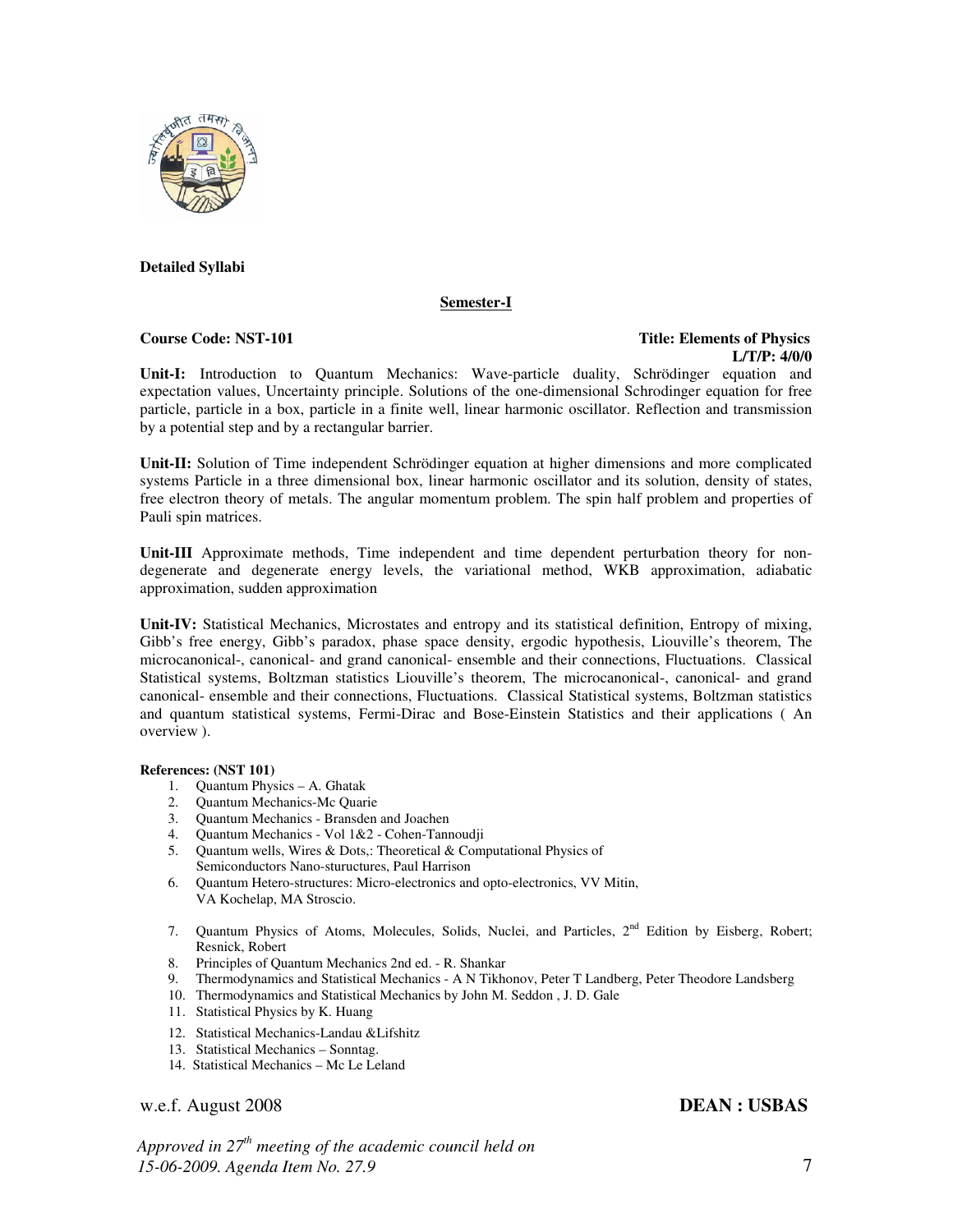### **Course Code: NST-103** Title: Elements of Physical Chemistry<br>L/T/P: 4/0/0  **L/T/P: 4/0/0**

.**Unit I-** Chemical Bonding: Atomic Bonding in solids, Types of bond: Metallic, Ionic, Covalent and vanderwaals bond; Hybridisation; H- bonding Molecular orbital theory for simple molecules such as diatomic molecule etc.

Types of Material: Metals, Semiconductors, Composite materials, Ceramics, Alloys, Polymers.

**Unit II-** Overview to Thermodynamics**:** The first and second laws of thermodynamics. Thermodynamic functions, heat capacity, enthalpy, entropy. Phase equilibrium in one component system, real gases, the interactions between gases.Ehrenfest classification of phase transition,the physical liquid surface; surface tension,curved surfaces, capillary action.

Theory of Solution and related topics: Liquid mixtures: free energy as a function of composition,ideal solutions and excess functions.

Equilibrium Electrochemistry; electrochemical cells, Methods for calculation of thermodynamic equilibrium. Electrochemical processes.

**Unit III-** Diffusion-Fick's Law, mechanisms of diffusion; generation of point defects; self-diffusion; the influence of the pressure and pressure gradient; Kirkendall effect; fast diffusion; influence of isotropic state; experimental methods of investigation of diffusion.

**Unit IV-** Reaction Kinetics and Photochemstry: Zero, First & Second order reactions. Dependence of *k* on Temperature.An overview of collision and activated complex theory. Steady State approximation. Laws of Photochemistry, Fluorescence, Phosphorescence, Chemiluminescence, Jablonski diagram and quenching, Photochemistry of nanomaterials.

#### **References: (NST 103)**

- 1. Physical Chemistry, 1st Edition –Ball.
- 2. Thermodynamics-Glasston.
- 3. Principals of Physical Chemistry-Marron-Pruton.
- 4. Advanced Physical Chemistry Atkins Peter, Paula Julio
- 5. Inorganic chemistry-Cotton-Wilkinson.
- 6. Introduction to Theoretical Chemistry Jack Simons.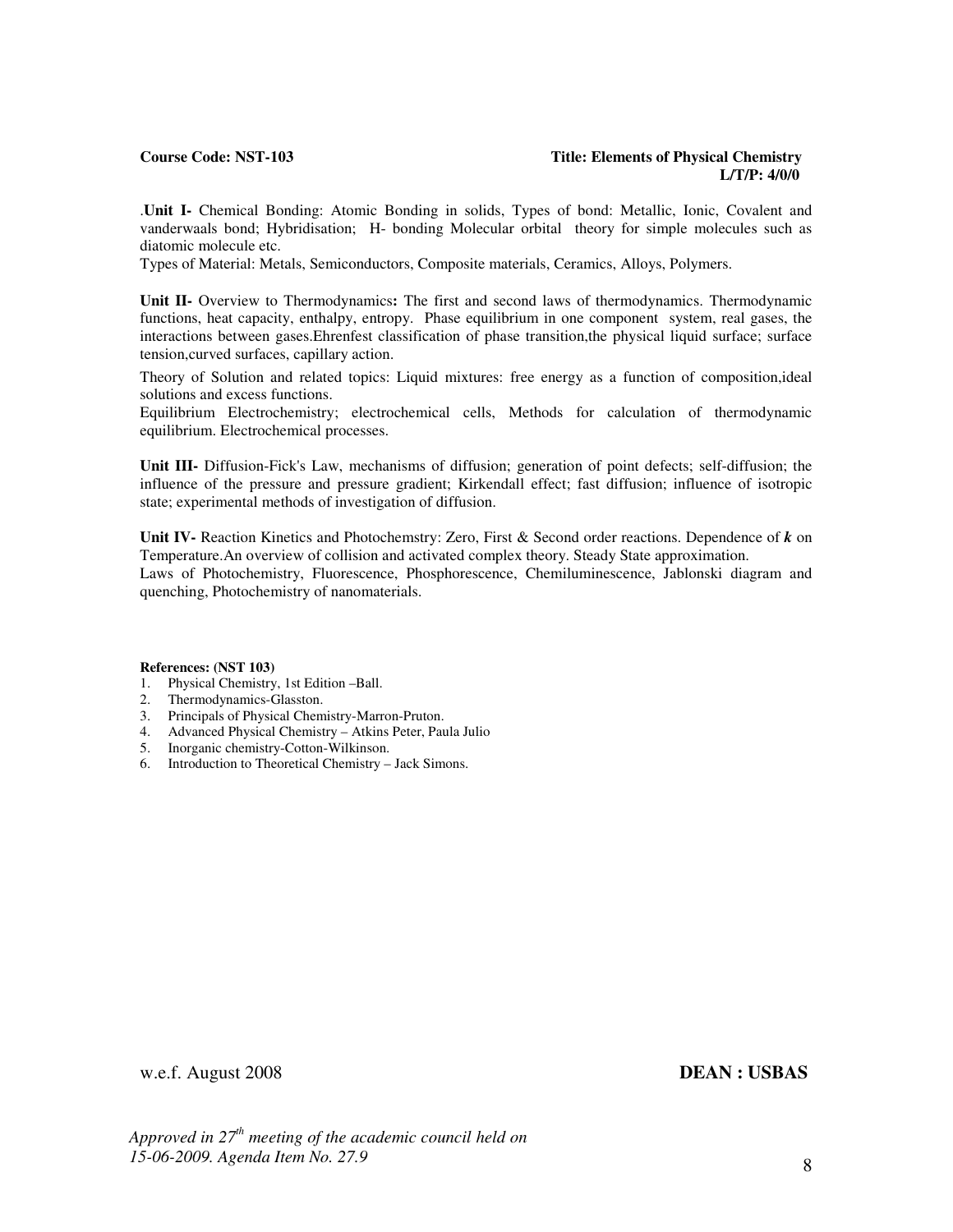### **Course Code NST-105 Title: Nanoparticles & Micro-organisms Bionanocomposites**

### **L/T/P: 3/0/0**

**Unit – I** Biological Methods of Synthesis: Use of bacteria, fungi, Actinomycetes for nanoparticle synthesis, Magnetotactic bacteria for natural spynthesis of magnetic nanoparticles; Mechanism of formation; Viruses as components for the formation of nanostructured materials; Synthesis process and application, Role of plants in nanoparticle synthesis

**UNIT – II** Microorganisms for synthesis of nanomaterials and for toxicity detection Natural and artificial synthesis of nanoparticles in microorganisms; Use of microorganisms for nanostructure formation, Testing of environmental toxic effect of nanoparticles using microorganisms;

**Unit – III** Nanocomposite biomaterials, teeth and bone substitution, Natural nanocomposite systems as spider silk, bones, shells; organic-inorganic nanocomposite formation through self-assembly. Biomimetic synthesis of nanocomposite material; Use of synthetic nanocomposites for bone, teeth replacement.

**Unit – IV** Nanobio Systems**,** Nanoparticle-biomaterial hybrid systems for bioelectronic devices, Bioelectronic systems based on nanoparticle-enzyme hybrids; nanoparticle based bioelectronic biorecognition events. Biomaterial nanocircuitry; Protein based nanocircuitry; Neurons for network formation. DNA nanostructures for mechanics and computing and DNA based computation; DNA based nanomechanical devices. Biosensor and Biochips.

#### **References: (NST – 105)**

- 1. Bionanotechnology: Lessons from Nature by David S. Goodsell
- 2. Nanomedicine, Vol. IIA: Biocompatibility by Robert A. Freitas
- 3. Handbook of Nanostructured Biomaterials and Their Applications in Nanobiotechnology Hari Singh Nalwa
- 4. Nanobiotechnology; ed. C.M.Niemeyer, C.A. Mirkin.
- 5. Nanocomposite Science & Technology Ajayan, Schadler & Braun
- 6. BioMEMS (Microsystems) Gerald A. Urban
- 7. Introduction to Nanoscale Science and Technology (Nanostructure Science and Technology) -Massimiliano Di Ventra
- 8. Nanosystems: Molecular Machinery, Manufacturing, and Computation K. Eric Drexler
- 9. Springer Handbook of Nanotechnology Bharat Bhushan
- 10. Nanobiotechnology; ed. C.M.Niemeyer, C.A. Mirkin.
- 11. Nanofabrication towards biomedical application: Techniques, tools, Application and impact Ed. Challa S., S. R. Kumar, J. H. Carola.
- 12. Nanomedicine, Vol. I: Basic Capabilities
- 13. Nanomedicine, Vol. IIA: Biocompatibility Robert A. Freitas
- 14. Dendrimers I, II, III, Ed. F. Vogtle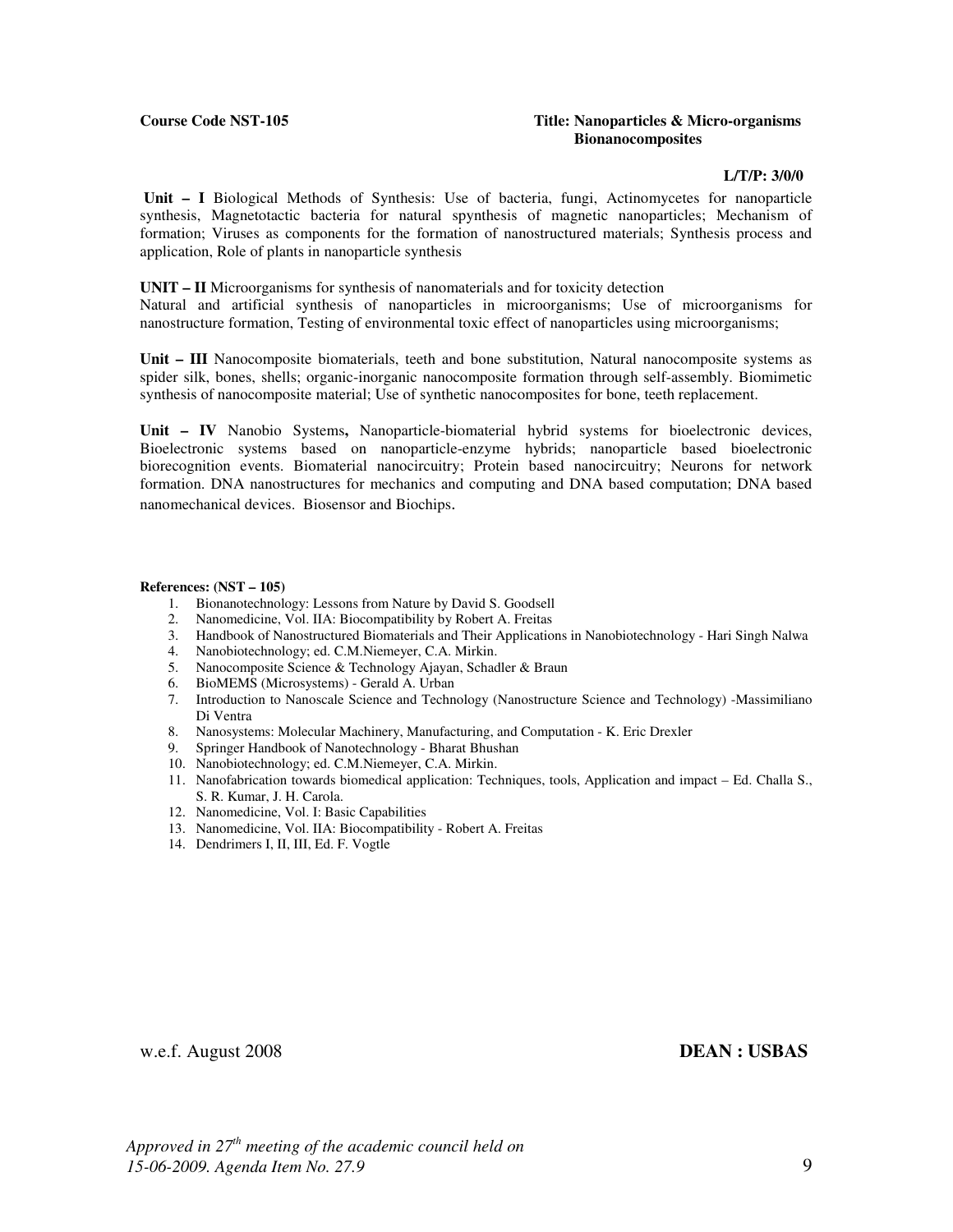### **Course Code: NST-107 Title: Elements of Material Science and Properties of Nanomaterials**

#### **L/T/P: 4/0/0**

**Unit-I** Solid State Physics (Overview): Amorphous, crystalline, crystals, polycrystals, symmetry, Unit Cells, Crystal Structures (Bravais Lattices), , Crystallographic Directions, Crystallographic Planes, Miller Indices, Bragg's Law, X-ray Diffraction.

Imperfections of crystal structure: point defects, Grain boundaries, phase boundaries, Dislocations Screw, Edge and Mixed Dislocations generation of defects by quenching, by plastic deformation and by radiation, interaction between point defects and dislocations

**Unit-II** Electronic Properties, Classification of materials: Metal, Semiconductor, Insulator, Band structures, Brillouin zones, Mobility, Resistivity, Relaxation time, Recombination centers, Hall effects.

**Unit –III** Confinement and transport in nanostructure, Current, reservoirs, and electron channels, conductance formula for nanostructures, quantized conductance. Local density of states. Ballistic transport, Coulomb blockade, Diffusive transport, Fock space.

Dielectric properties: Polarisation, Ferroelectric behaviour.

**Unit-IV** Optical Properties, Photoconductivity, Optical absorption & transmission, Photoluminescence, Fluorescence, Phosphorescence, Electroluminescence.

#### **References: (NST - 107)**

.

- 1. Introduction to Solid State Physics -C. Kittel
- 2. Solid State Physics- A.J. Dekker
- 3. Solid State Physics -R.K Puri and V.K.Babar
- 4. The Physics and Chemistry of Solids Stephen Elliott & S. R. Elliott
- 5. Scanning Probe Microscopy: Analytical Methods (NanoScience and Technology)- Roland Wiesendanger
- 6. Advanced X-ray Techniques in Research and Industries A. K. Singh (Editor)
- 7. X-Ray Diffraction Procedures: For Polycrystalline and Amorphous Materials, 2nd Edition - Harold P. Klug, Leroy E. Alexander
- 8. Transmission Electron Microscopy: A Textbook for Materials Science (4-Vol Set)- David B. Williams and C. Barry Carter
- 9. Physical Principles of Electron Microscopy: An Introduction to TEM, SEM, and AEM Ray F. Egerton
- 10. Structures and Properties of Solid State Materials B. Viswanathan.
- 11. Basic Solid State Chemistry Anthony R. West.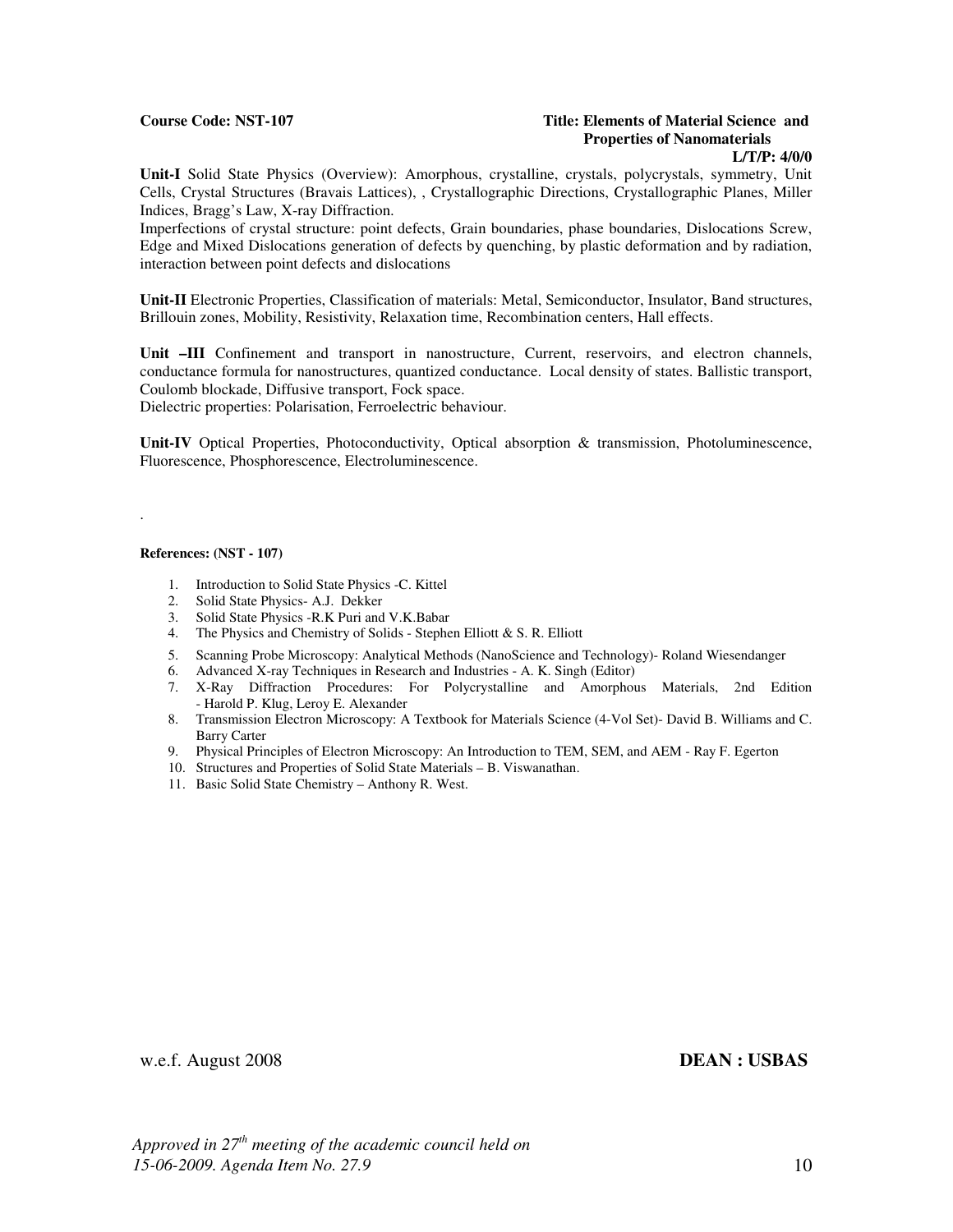Introduction to Societal Implications of Nanoscience and Nanotechnology, Nanotechnology Goals: Knowledge and scientific understanding of nature, Industrial manufacturing, materials and products, Medicine and the human body, Sustainability: Agriculture, water, energy, materials and clean environment, Space exploration, National security, Moving into the market.

#### **References: (NST - 109)**

- 1. Concept Document "Nanoscience & Technology Initiative" of DST, GOI, New Delhi, 2002.
- 2. Winner, Langdon, "Societal Implications of Nanotechnology", Testimony to ---- on science of the US House of Representatives, 2003.
- 3. Ethics in Engineering, M.Martin & R. Schinzinger, 4<sup>th</sup> edition, McGraw-Hill[0-07-283115-4];
- 4. Nanotechnology Regulation and Policy Worldwide (Artech House), Jeffrey H. Matsuura 2006.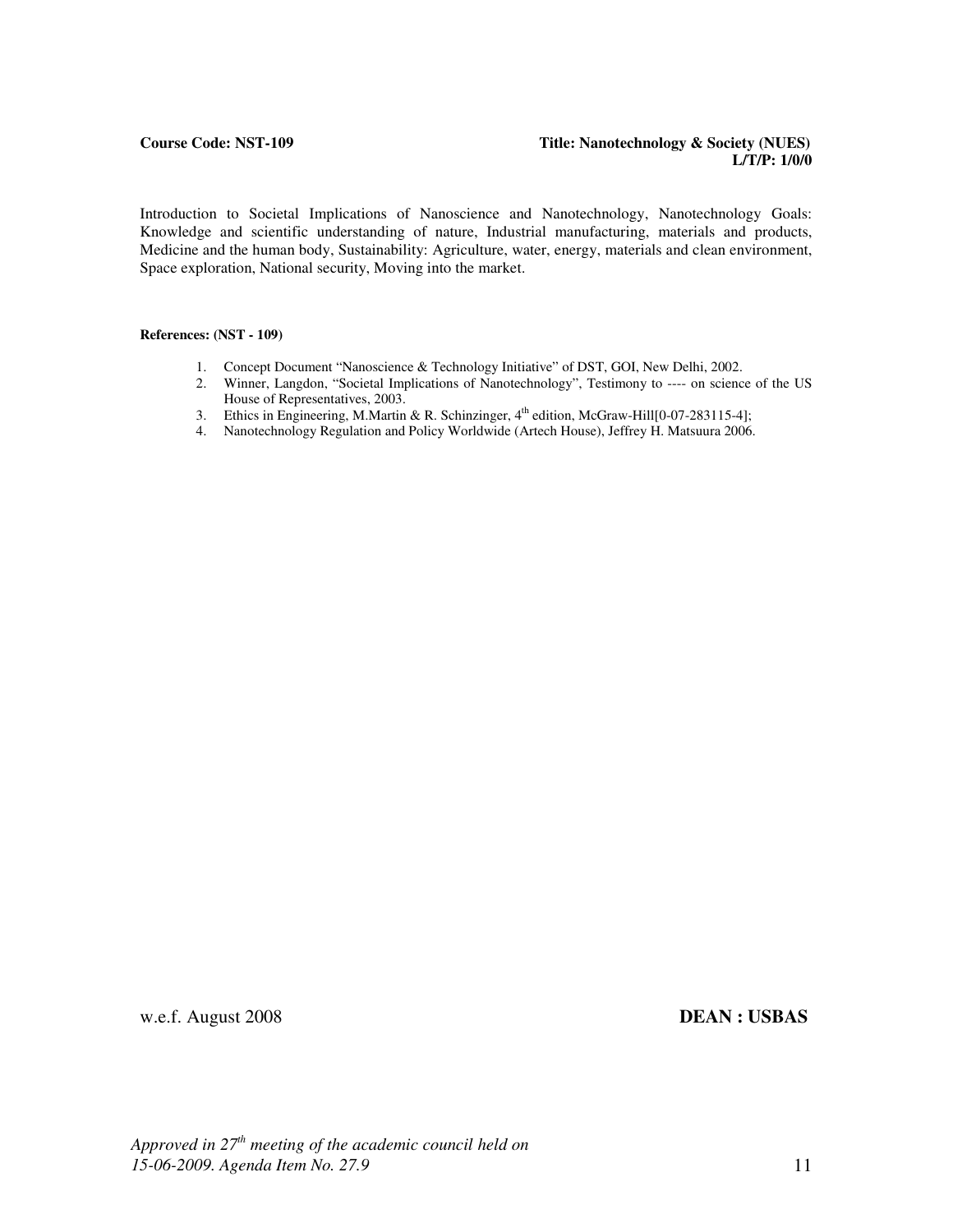### **UNIT I**

- 1. Exploring Life
- 2. The evolutionary history of biological diversity
- 3. Brief classification of living kingdom
- 4. Differences between prokaryotes and eukaryotes
- 5. Plants and animal diversity:-Five kingdoms-Monera, Protista, Fungi, Plantae, Animalia; Three domains-Bacteria, Archaea and Eukarya

### **Unit II**

6. General Structure of Bacteria, Archaea and Eukarya-Bacteri, Viruses, Fungi and Actinomycetes. Mechanisms of exchange of materials with the environment, ecological roles

### **Unit III**

7. Chemistry of life : The structure and function of biological molecules of life-Basic structure, composition and function of carbohydrates, proteins, lipids, nucleic acids and enzymes.

### **Unit IV**

8. Integrated control Systems: Nervous system and Endocrine system

### **Unit V**

9. Natural synthesis of some biological materials: Their composition and properties-Teeth, Bone, silk etc.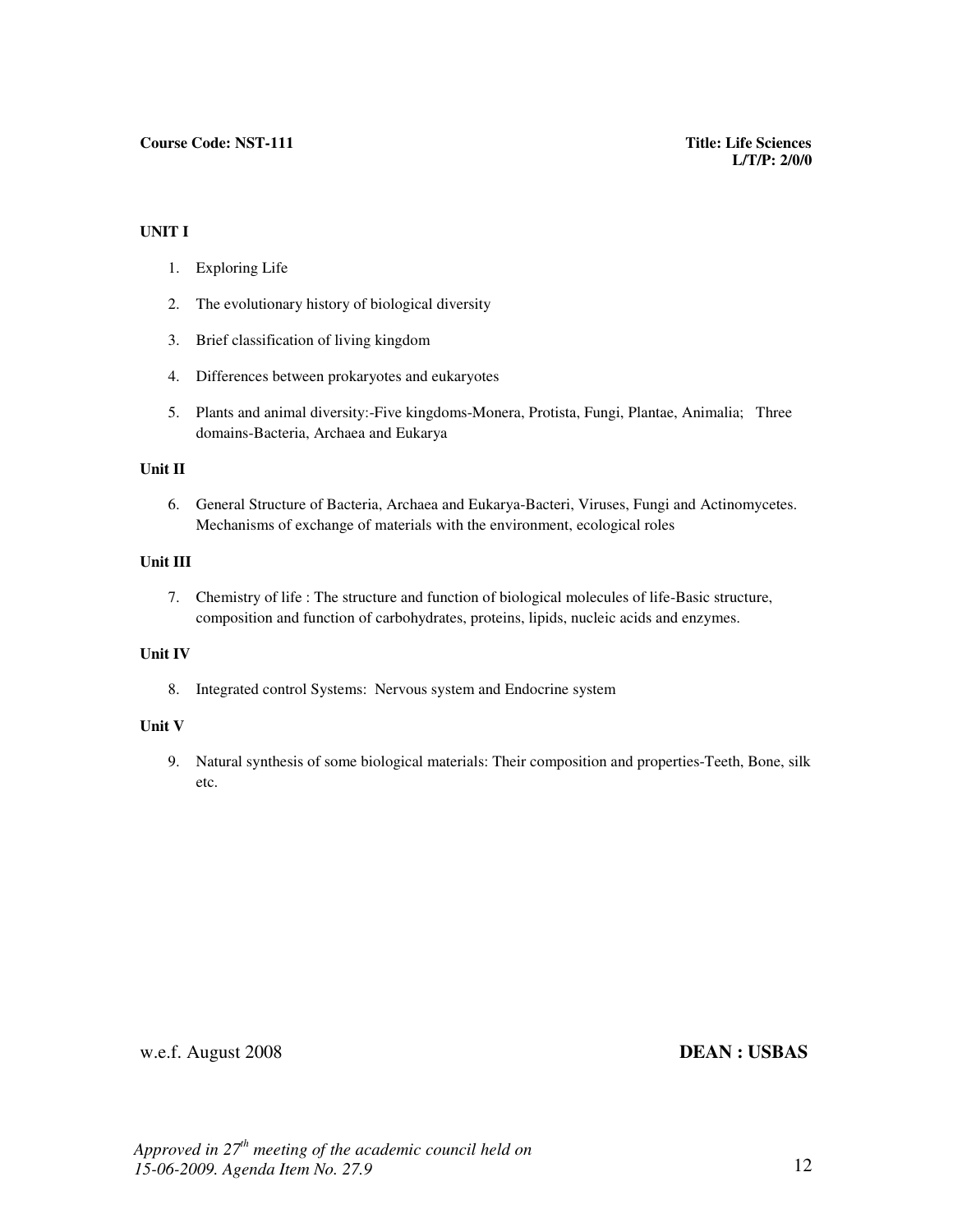#### **Course Code: NST-151 Title: Laboratory-I**

#### **Section A**

- 1. To study kinetics of hydrolysis of an ester.
- 2. Effect of surfactant concentration on equivalent conductance and determination of critical micelle concentration (CMC).
- 3. Verification of Lambert Beer's law and determination of concentration of unknown solution by UV-Vis spectrophotometer.
- 4. Preparation of colloidal Silver (Ag) nanoparticles with trisodium citrate and their characterization by UV-Vis spectroscopy.
- 5. To study Hydrogen bonding by FT-IR spectroscopy
- 6. Preparation of metal oxide nanoparticles by microemulsion technique.
- 7. Characterization of prepared metal oxide nanoparticles by XRD and determination of their size by Scherrer's Equation.

#### **Section B**

- 1. To determine the Band-Gap of given Semiconductor Using Four Probe Method from Liquid Nitrogen Temp to Room Temperature
- 2. To determine the Band-Gap of given Semiconductor Using Four Probe Method From Room Temperature to 100 C
- 3. Synthesis of at least two different sizes of Nickel Oxide Nano Particles Using Sol-Gel Method
- 4. Synthesis of at least two different sizes of Copper Oxide Nano Particles Using Sol-Gel Method
- 5. Synthesis of at least two different sizes of Zinc Oxide Nano Particles Using Sol-Gel Method
- 6. Determine the Radius of Curvature of Lens using Newton's Ring Method
- 7. Determine the wavelength of given Laser **,** estimate the slit width using Laser
- 8. Calculate the diameter of given thin wire using Laser.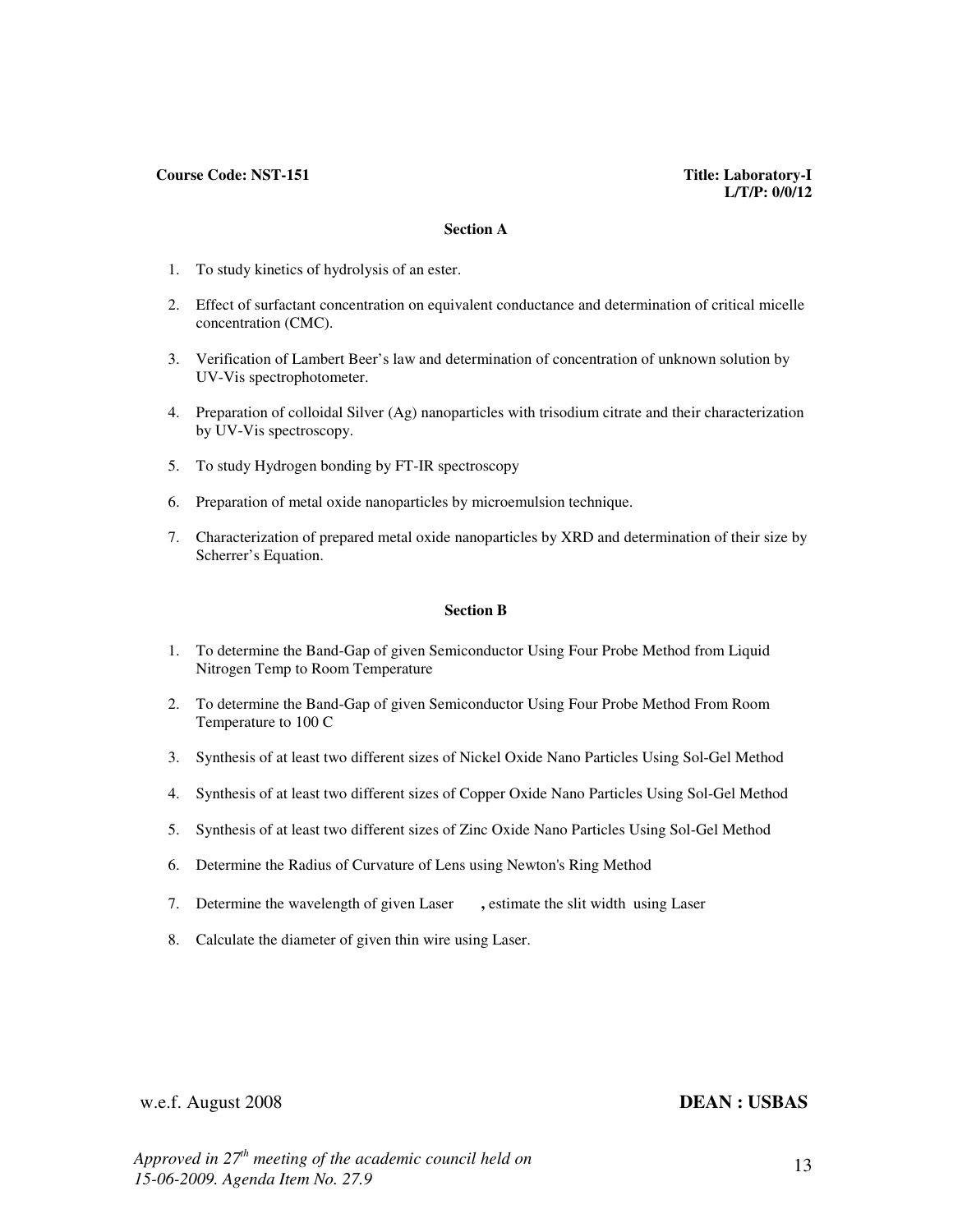**Course Code: NST-153** 

**Title: Self Study-I**<br>**L/T/P: 0/3/0** 

Presentations by the students on topics assigned and supervised by the faculty.

\_\_\_\_\_\_\_\_\_\_\_\_\_\_\_\_\_\_\_\_\_\_\_\_\_\_\_\_\_\_\_\_\_\_\_\_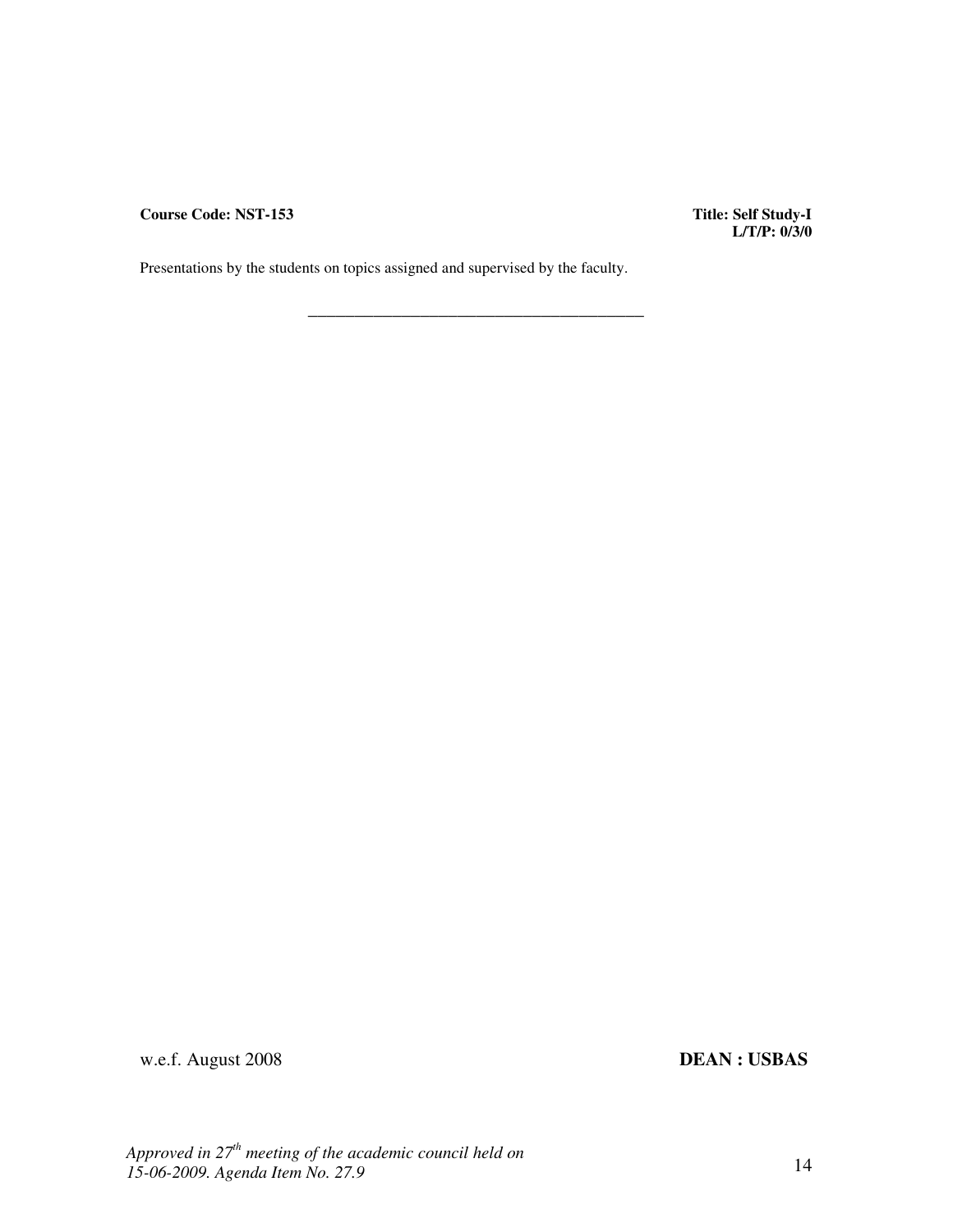### **Semester-II**

#### **Course Code: NST-102** Title: Fabrication techniques and Characterisation **Title:** Fabrication techniques and Characterisation  **of Nanomaterials**

### **L/T/P: 4/0/0**

**Unit – I** Fabrication of Nanomaterials by Physical Methods: -Inert gas condensation, Arc discharge, RFplasma, Plasma arc technique, Ion sputtering, Laser ablation, Laser pyrolysis, Ball Milling, Molecular beam epitaxy, Chemical vapour deposition method and Electro deposition.

Unit - II Scanning Electron Microscopy (SEM), Scanning Probe Microscopy (SPM), TEM and EDAX analysis, X-ray diffraction

**Unit – III** Optical Microscope and their description, operational principle and application for analysis of nanomaterials, UV-VIS-IR Spectrophotometers, Principle of operation and application for band gap measurement

**Unit – IV** M based nanolithography and nanomanipulation, E beam lithography and SEM based nanolithography and nanomanipulation, Ion beam lithography, oxidation and metallization. Mask and its application. Deep UV lithography, X-ray based lithography.

#### **References: (NST-102)**

- 1. Fabrication of fine pitch gratings by holography, electron beam lithography and nano-imprint lithography (Proceedings Paper) Author(s): Darren Goodchild; Alexei Bogdanov; Simon Wingar; Bill Benyon; Nak Kim; Frank Shepherd
- 2. Microfabrication and Nanomanufacturing- Mark James Jackson
- 3. A Three Beam Approach to TEM Preparation Using In-situ Low Voltage Argon Ion Final Milling in a FIB-SEM Instrument E L Principe, P Gnauck and P Hoffrogge, Microscopy and Microanalysis (2005), 11: 830- 831 Cambridge University Press.
- 4. Processing & properties of structural naonmaterials Leon L. Shaw (editor)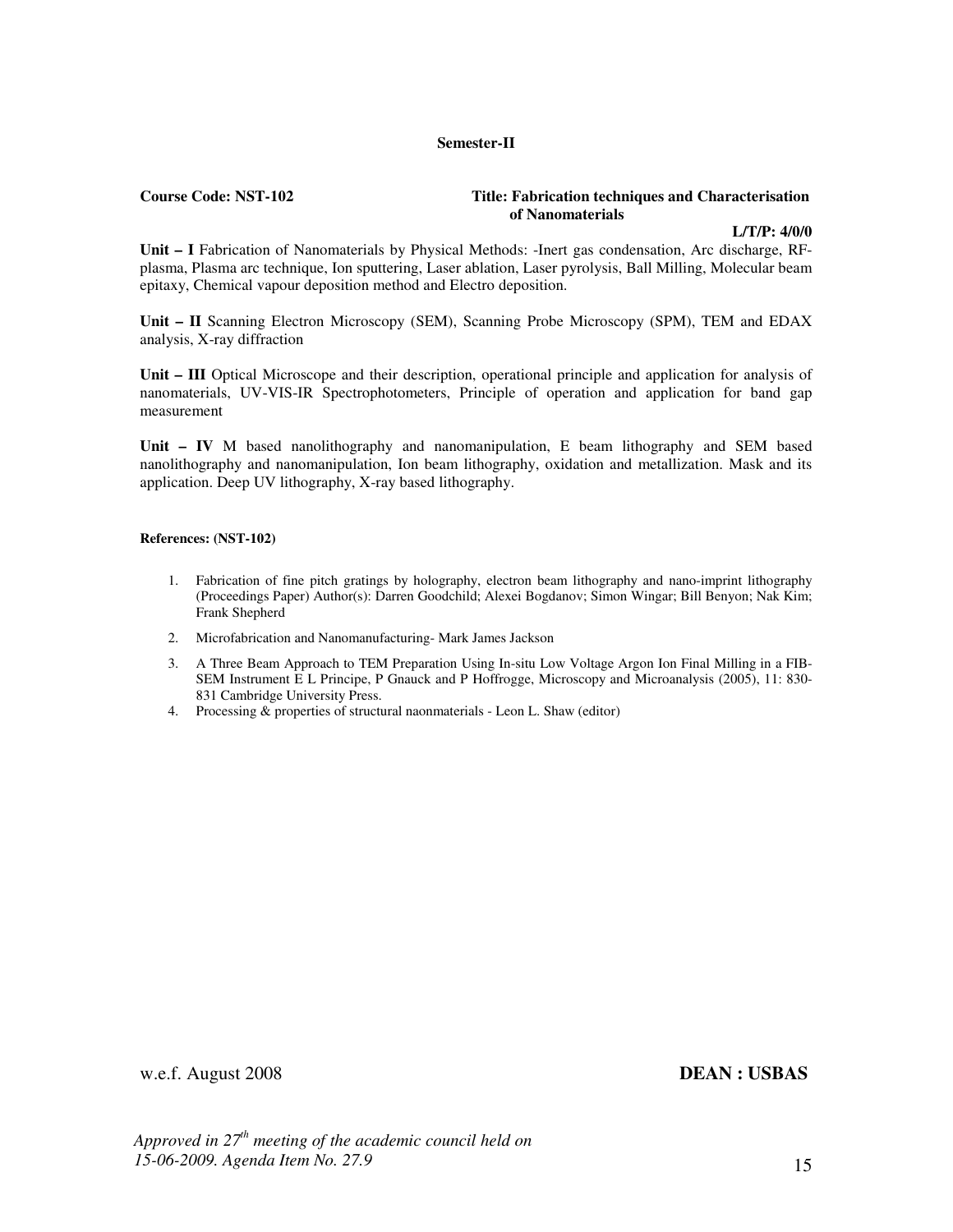#### **Course Code: NST-104 Title: Soft Synthetic Routes & Some Novel Nanomaterials**

### **L/T/P: 4/0/0**

Unit–I Chemical Routes for Synthesis of Nanomaterials: Chemical precipitation and co-precipitation; Metal nanocrystals by reduction, Sol-gel synthesis; Microemulsions or reverse micelles, myle formation; Solvothermal synthesis; Thermolysis routes, Microwave heating synthesis; Sonochemical synthesis; Electrochemical synthesis; , Photochemical synthesis, Synthesis in supercritical fluids

**Unit–II** Nanocomposites: An Introduction: Types of Nanocomposite (i.e. metal oxide, ceramic, glass and polymer based); Core-Shell structured nanocomposites Superhard Nanocomposite: Synthesis, applications and milestones.

**Unit–III** Nanopolymers: Preparation and characterization of diblock Copolymer based nanocomposites, Nanoparticles polymer ensembles; Assembly of polymer-Nanoparticles composite material; Fabrication of polymer-mediated organized Nanoparticles assemblies; Applications of Nanopolymers in Catalysis

**Unit–IV** Metal Nanoparticles: Size control of metal Nanoparticles and their characterization; Study of their properties: Optical, electronic, magnetic; Surface plasmon band and its application; Role in catalysis, Alloy Nanoparticles, Stabilization in Sol, Glass, and other media, Change of bandgap, Blueshift, Colour change in sol, glass, and composites, Plasmon Resonance.

#### **References: (NST - 104)**

- 1. Nanochemistry: A Chemical Approach to Nanomaterials Royal Society of Chemistry, Cambridge UK 2005.<br>2. Nanocon
- Nanocomposite science and technology P.M. Ajayan, L.S. Schadler, P.V. Braun, Wiley, New York.<br>3. Activ
- 3. Active Metals: Preparation, characterization, applications A. Furstner, Ed., VCH, New York 1996.
- 4. Characterization of nanophase materials Z.L Wang (ed), Wiley-VCH, New York 2000.
- 5. Nanoparticles: From theory to applications G. Schmidt, Wiley Weinheim 2004.
- 6. Nanostructured Silicon based powders and composites Andre P Legrand, Christiane Senemaud, Taylor and Francis, London New York 2003.<br>7. Polymer – clav Nanocomposite – T.J. Pinnavain, G.W. B
- 7. Polymer clay Nanocomposite T.J. Pinnayain, G.W. Beall, Wiley, New York 2001.
- 8. Block Co-polymers in Nanoscience Massimo Lazzari, Guojun Liu, Sebastien Lecommandoux, Wiley, New York 2007.
- 9. Chemistry of nanomaterials : Synthesis, properties and applications by CNR Rao et.al.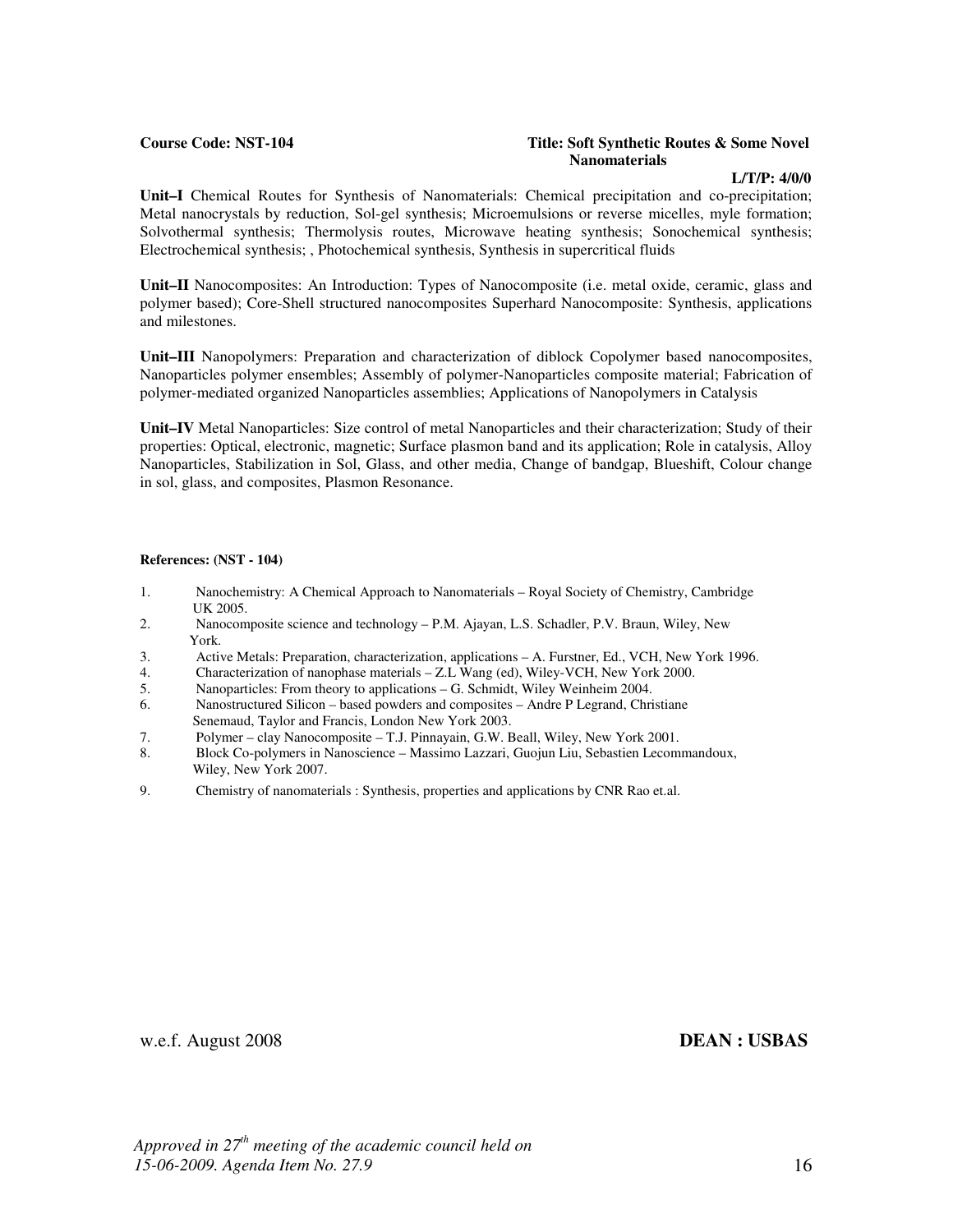#### **Course Code : NST-106 Title : Nanodevices & Nanosensors L/T/P: 4/0/0**

**Unit-I** Quantum and classical regimes of electron transport, mesoscopic transport. Diffusive transport: Boltzman transport equation, electron mobility and diffusion coefficient, Drift-diffusion model. Quantum electron transport; Double barrier Resonant-Tunneling structures: Coherent tunneling and sequential tunneling, Negative differential resistance, single electron tunneling, Coulomb blockade.

**Unit-II** Introduction to MEMs / NEMs, Electronic Transport in Nanostructures, Semiconductor devices to Single electron Transistors

**Unit-III** Nanosensors: Temperature Sensors, Smoke Sensors, Sensors for aerospace and defense: Accelerometer, Pressure Sensor, Night Vision System, Nano tweezers, nano-cutting tools, Integration of sensor with actuators and electronic circuitry Biosensors.

**Unit-IV** State of Art Ion-beam exchange in Nanostructure material. Nanostructure based Photovoltaic Cells.

#### **References: (NST 106)**

- 1. Sensors: Micro & Nanosensors, Sensor Market trends (Part 1&2) by H. Meixner.
- 2. Between Technology & Science : Exploring an emerging field knowledge flows & networking on the nanoscale by Martin S. Meyer.
- 3. Nanoscience & Technology: Novel structure and phenomea by Ping Sheng (Editor)
- 4. Nano Engineering in Science & Technology : An introduction to the world of nano design by Michael Rieth.
- 5. Enabling Technology for MEMS and nano devices -Balles, Brand, Fedder, Hierold.
- 6. Optimal Synthesis Methods for MEMS- G. K. Ananthasuresh
- 7. MEMS & MOEMS Technology and Applications- P. Rai Choudhury
- 8. Processing Technologies- Gandhi
- 9. From Atom to Transistor- Supriyo Datta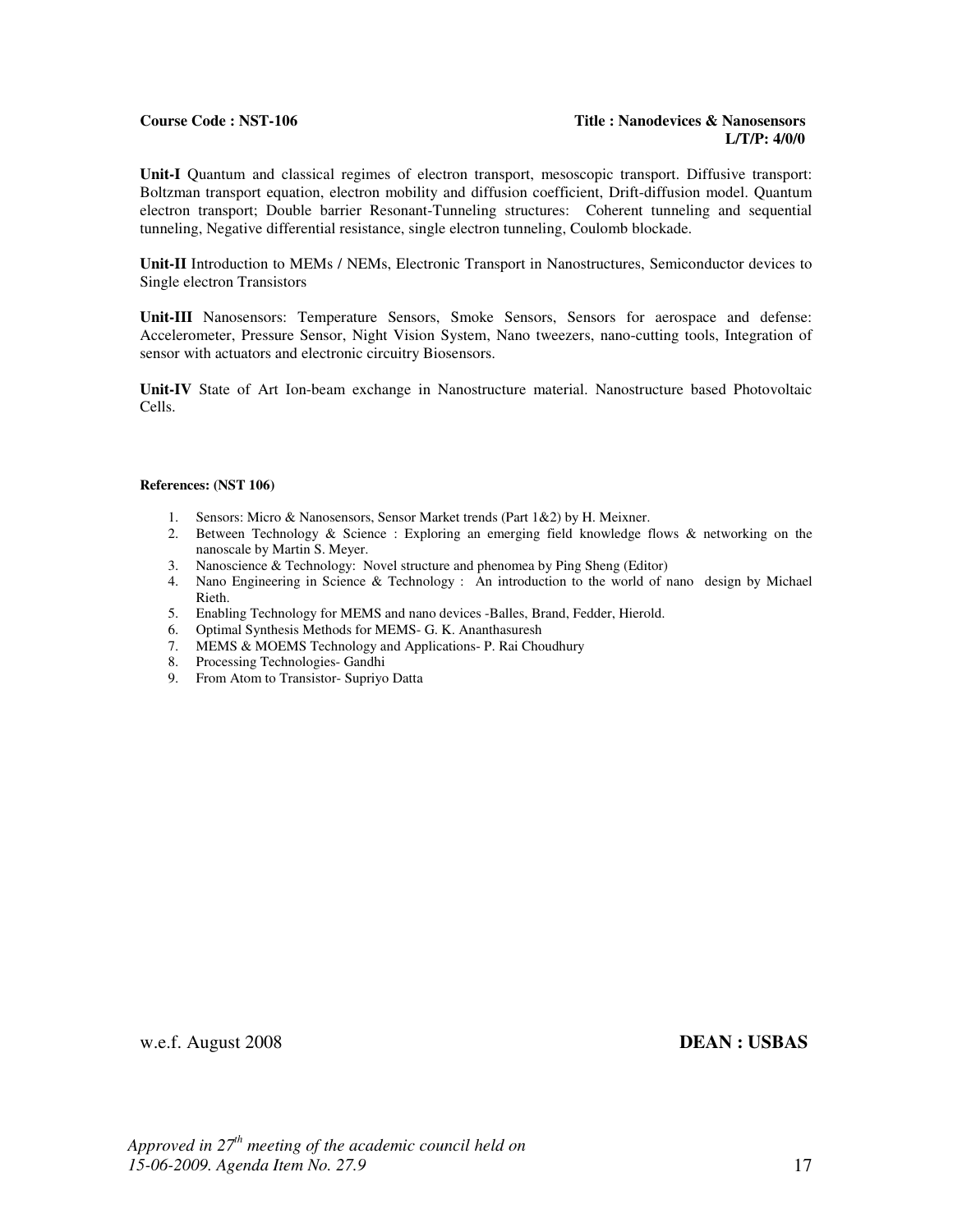### **Course Code: NST-108 T itle: Scientific Computation & Simulation [NUES] L/T/P: 1/0/0**

Unit-I Computational physics in Science & Technology, brief introduction to the Linux operating system; A review of the numerical techniques (Interpolations, differentiation, integration; Nonlinear equations, the bisection methods, Newton's method, root finding; Differential equations, Euler's method, the Runge-Kutta method; Matrices-inverting, finding eigenvalues and eigenfunctions, etc.).

**Unit-II** Simple problems based on section –I Using Matlab, Mathematica (mechanics, optics and quantum mechanics)/Atomistix and related softwares, Introduction to Labveiw software

**Unit-III** Introduction to Monte Carlo techniques, Random processes in science, Monte Carlo integration.

**Unit-IV** Applications and examples based on the Monte Carlo technique: Random walk, Percolation, Ising model, etc.

#### **References: (NST 108)**

- 1. 'Handbook of Theoretical and Computational Nanotechnology, Eds. Michael Rieth and Wolfram Schommers, 2006.
- 2. Introductory Computational Physics Kelvin and Godunov (Cambridge).
- 3. Computational Physics, R.C. Verma, K.C. Sharma & P.K. Ahluwalia.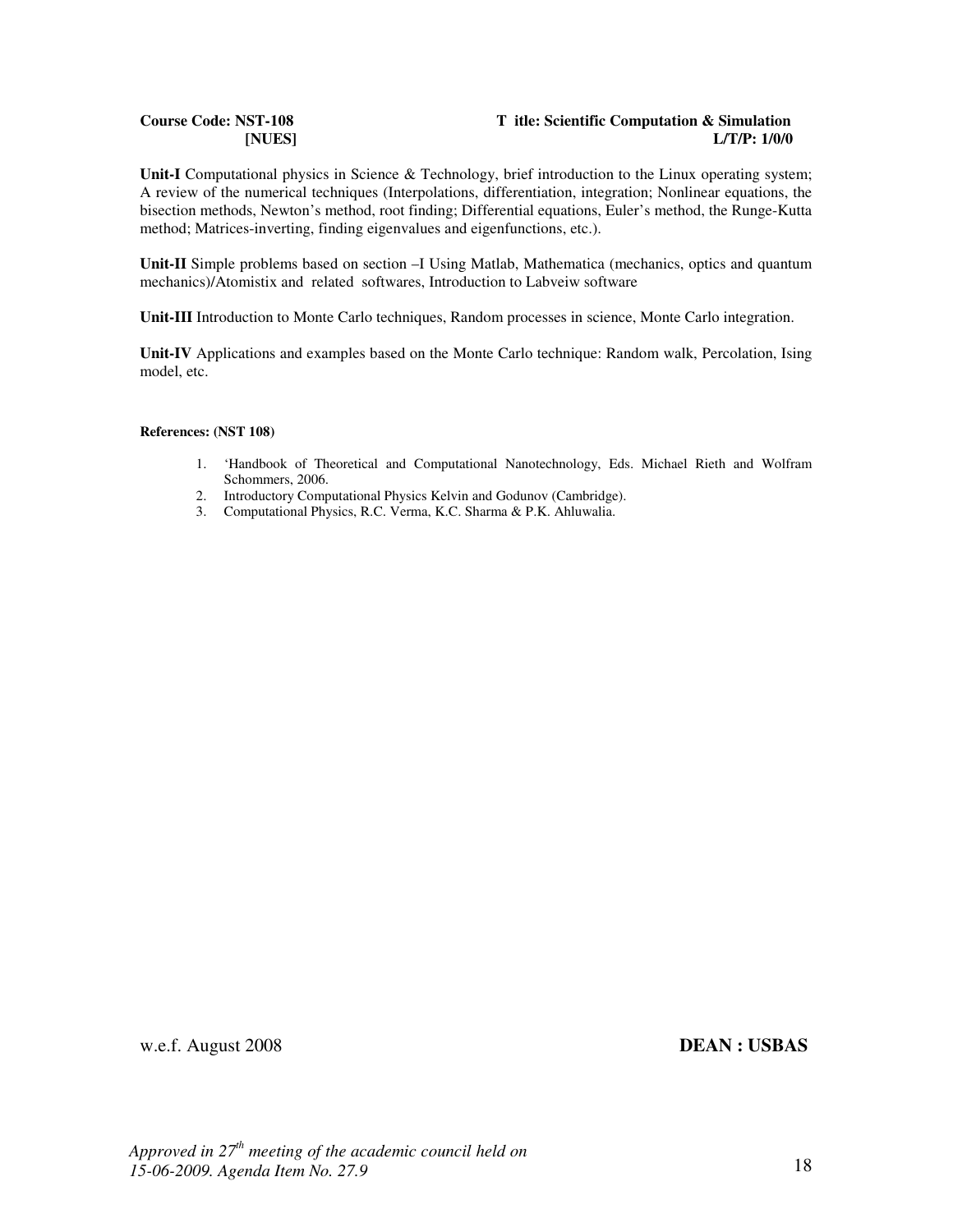#### **Course Code: NST-110 Title: Solutions and Surface Phenomenon L/T/P: 4/0/0**

**Unit – I** Adsorbtions on Solid Surfaces Freudlich and Langmuir Adsorption Isotherm. Gibbs Isotherm. Homogeneous and Heterogeneous Catalysis and its fundamental understanding at nanoscale. Role of nanometal and semiconductor particles in industry.

**Unit – II** Surface Chemistry: Colloidal state: Interfacial Porperties, Origin of Charge on Colloidal Particles, Determination of size of colloidal particles; Types of surfactants: Anionic, cationic, emini, zwitterionic & non-ionic (non-iogenic); Theory of surfactants; CMC – Effect of chemical structure, temperature; Kraft temperature; Emulsions & gels

**Unit – III** Phase Behaviour of Concentrated Surfactant Systems: Micelle type, Micellar growth, Micellar solution saturation; Structure of liquid; crystalline phases; Phase rule, Phase diagram, Binary and ternary phase diagrams of two components & three components, Surfactant geometry & packing; Introduction to microemulsion

**Unit–IV** Phase Transformations: Mechanisms of phase transformation; homogeneous and heterogeneous nucleation; spinodal decomposition; grain growth; precipitation in solid solution; transformation with constant composition; order-disorder transformations; Martensitic transformation

#### **References: (NST 110)**

- 1. Surfactants and Polymers in Aqueous Solution K. Holmberg, B. Jonsson, B. Kronberg, B. Lindman, Wiley England 2004.
- 2. Dynamics of Surfactant Self Assemblies Raoul Zana (Ed.), Taylor & Francis.
- 3. "Colloidal Dispersion" Russel W. B, Saville D. A & Schowalter W. R, Cambridge University Press, 1989.
- 4. Fundamentals of Interface and Colloid Science Lyklema J, Academic Press, Vol- 2
- 5. Introduction to Surface Physics Martin Prutton, Oxford University Press (1994)
- 6. Introduction to Thermodynamics of Materials, Gaskell, David R, 4th edition (1995), Taylor and Francis Publishing.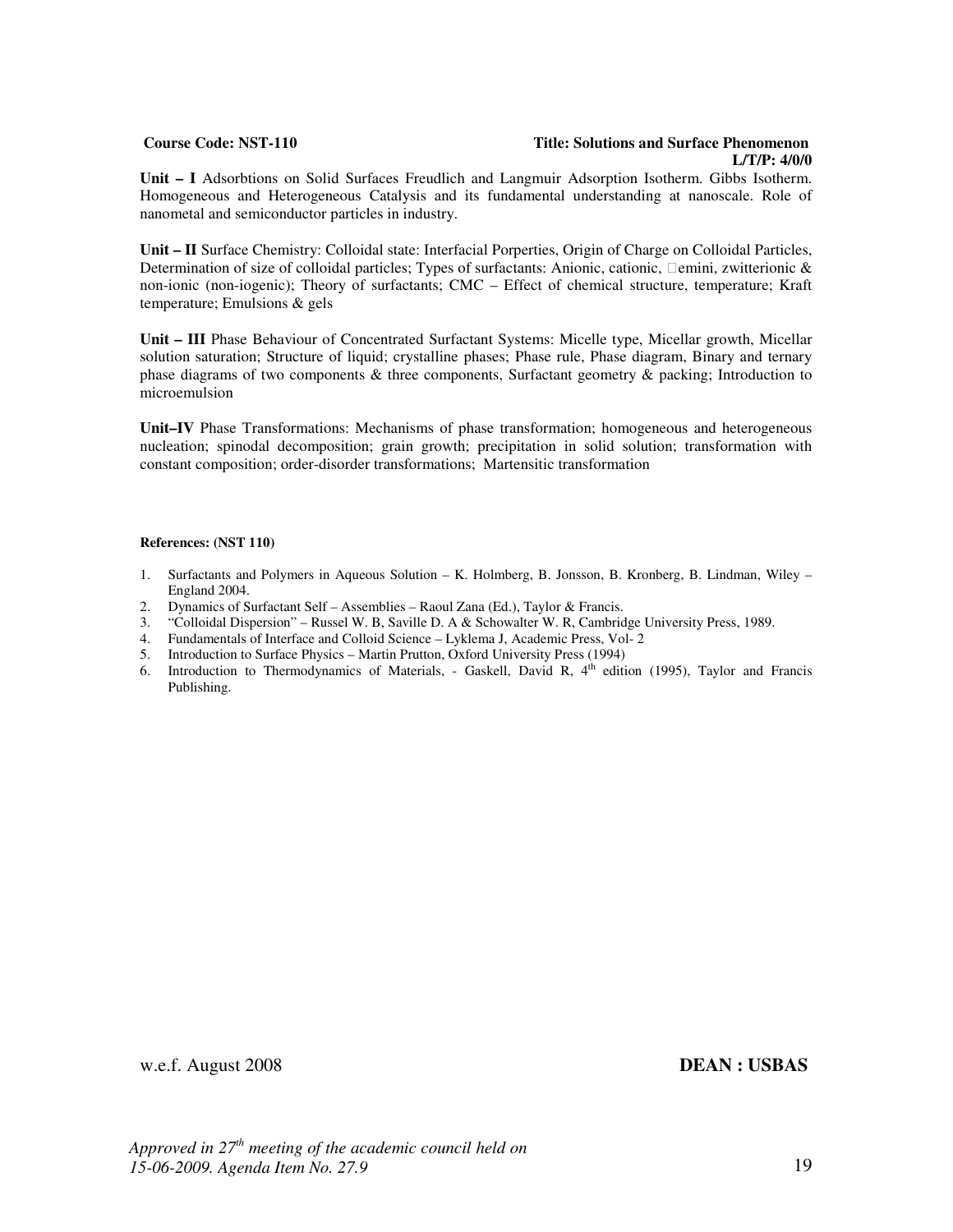### **Course Code: NST-112 Title: Business Enterprise in Nanotechnology & [NUES] Projectmanagement**

 **L/T/P: 1/0/0** 

#### **COURSE DESCRIPTION/OBJECTIVES**:

This course aims at imparting knowledge in respect of organizational and managerial structure of Indian businesses. Besides acquiring skills related to decision making, the students will be introduced to the tools and techniques, like PERT/CPM etc., for effective project management. The students will gain knowledge and experience through lectures, case studies and special topic presentations.

Lecture Schedule:

Lecture 1. : Indian Business Enterprise

Lecture 2 : Business Organization design and structure

Lecture 3. : Introduction to Organization Behavior

Lecture 4: Team building and Motivation

Lecture 5: Leadership, Communication and interpersonal skills

Lecture 6 : Managing R&D and Innovations

Lecture 7: Entrepreneurship

Lecture 8 : Analyzing business environment

Lecture 9: Decision Making techniques

Lecture 10: Project Management

Lecture 11: PERT / CPM – I

Lecture 12 : PERT / CPM – II

Lecture 13 : Presentations

#### **References: (NST: 112)**

1. Concept Document "Nanoscience & Technology Initiative" of DST, GOI, New Delhi.

### w.e.f. January 2009 **DEAN : USBAS**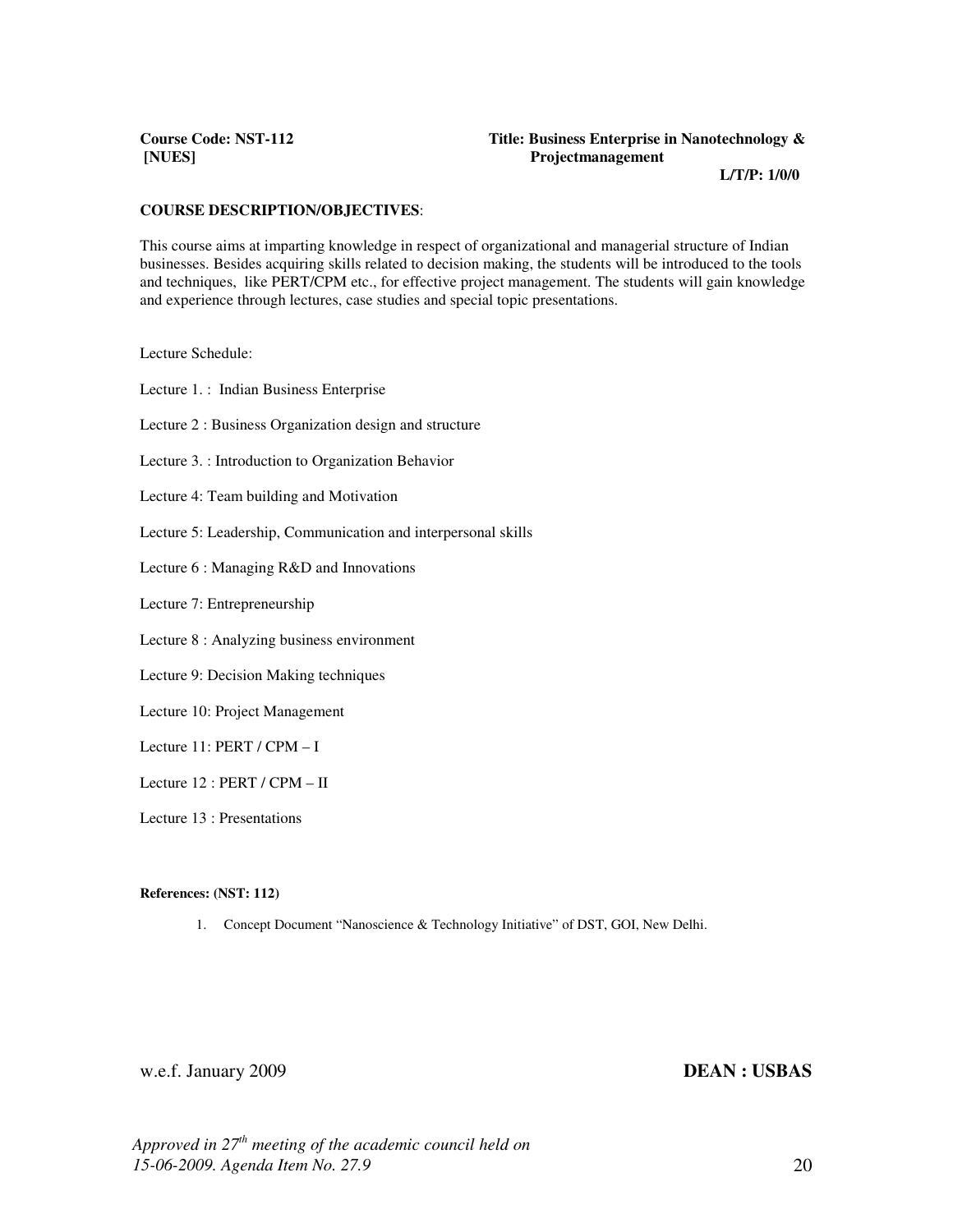#### **Section A**

- 1. To investigate adsorption of oxalic acid from aqueous solution by activated charcoal and examine the validity of Freundlich and Langmuir adsorption isotherm.
- 2. Determination of critical micelle concentration of ionic and non-ionic surfactant by surface tension method.
- 3. Determination of mutual solubility curve of phenol & water, and hence the consulate point. Study the effect of presence of salt to the above system.
- 4. Preparation of water-in-oil microemulstion and measurement of droplet sizes by Dynamic Light Scattering (DLS).
- 5. To study the effect of salt & valency of adsorbing ions on particle dispersion stability.
- 6. Preparation of quantum dot (ZnS) nanoparticles and estimation of band gap from band edge.
- 7. Preparation of liquid crystals

### **Section B**

- 1. Synthesize copper oxide nanoparticles by sol-gel method and determine the average size of nanoparticles using Zetasizer.
- 2. Synthesize nickel oxide nanoparticles by sol-gel method and determine the average size of nanoparticles.
- 3. Fabricate silver nanoparticles embedded in silica glass by ion exchange method and study surface plasmon resonance using UV-visible spectroscopy.
- 4. Fabricate copper nanoparticles embedded in silica glass by ion exchange method and determine the size of nanoparticles using optical absorption spectroscopy.
- 5. Synthesize silver nanocrystals in solution by citrate reduction method and study the effect of capping using optical absorption spectroscopy.
- 6. Study the growth kinetics of silver nanoparticles embedded in ion exchanged glass at different temperatures using optical absorption spectroscopy.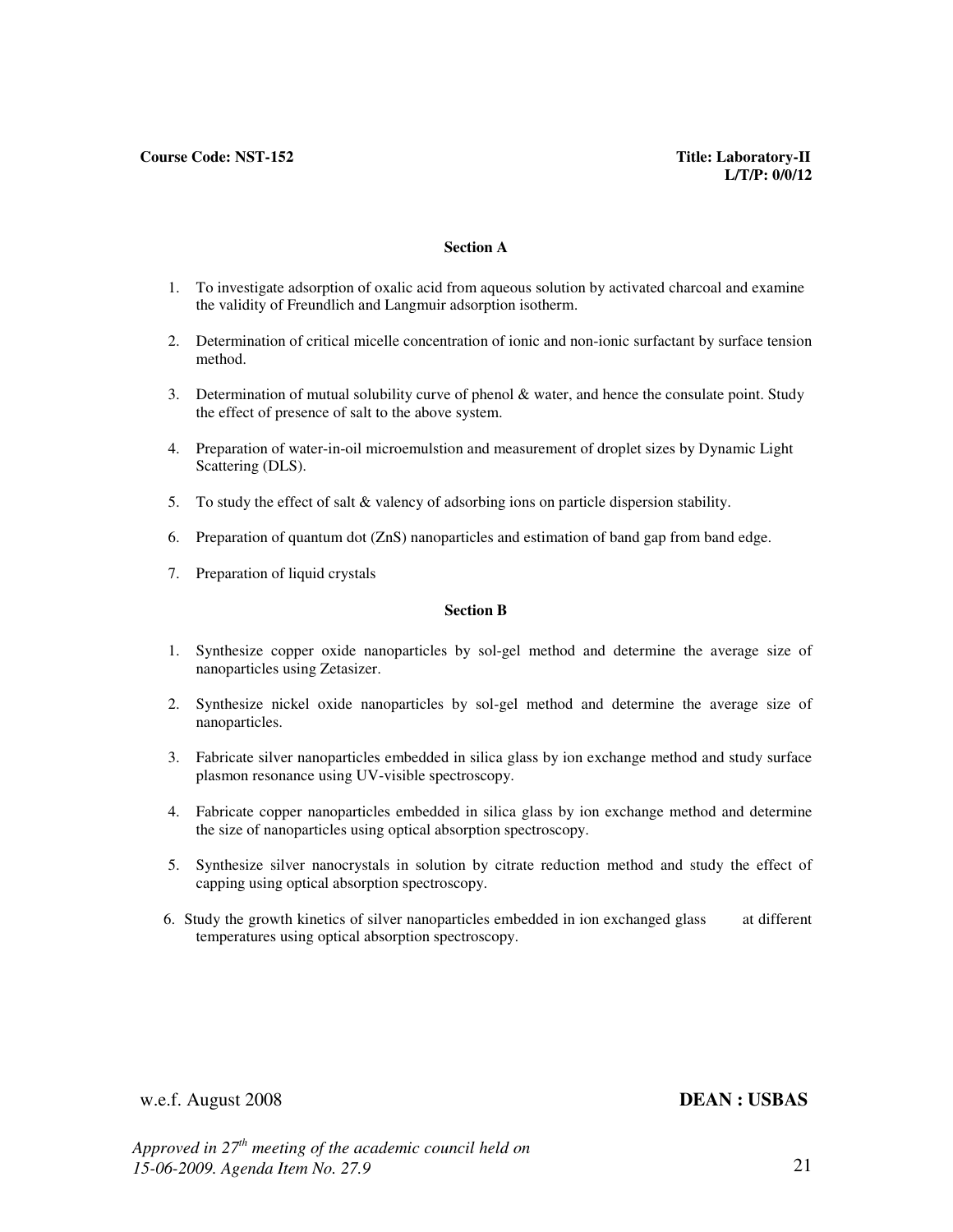**Course Code: (NST-154)** Title: Self Study-II

 **L/T/P: 0/3/0** 

Presentations by the students on topics assigned and supervised by the faculty.

**Course Code: (NST-156) Title : Scientific Computation & Simulation L/T/P: 0/0/4** 

The syllabus will remain same as for the paper NST-108.The students will be made to practice and learn computational work in this lab.

\_\_\_\_\_\_\_\_\_\_\_\_\_\_\_\_\_\_\_\_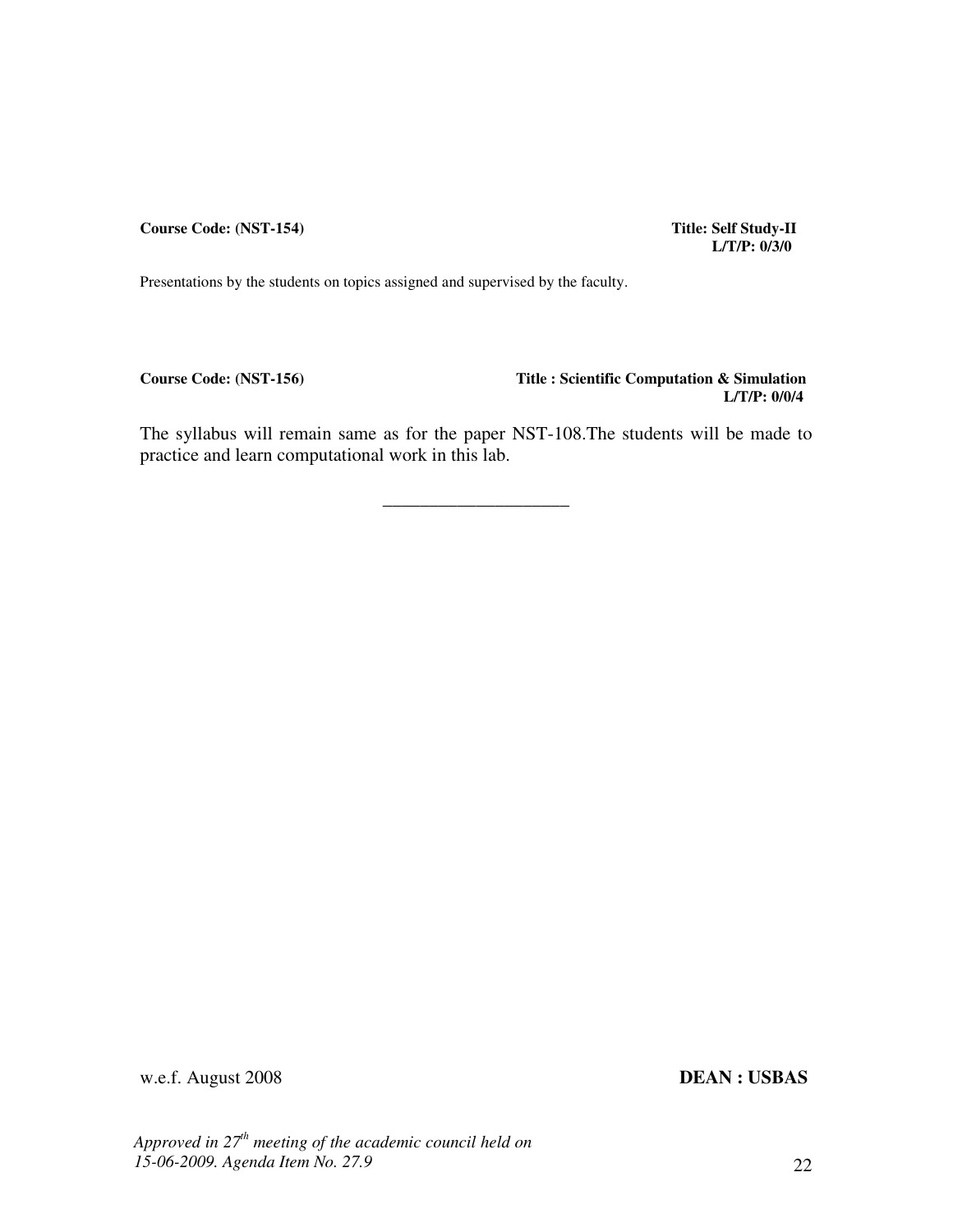#### **Semester- III**

### **Course Code: NST-201 Title: Advanced Nanomaterials L/T/P: 3/0/0**

**Unit-I** Fundamentals of magnetic materials, Dia, Para, Ferro, Antiferro, Ferri, Superpara magnetic materials AND giant and colossal magneto-resistance.Important properties in relation to nanomagnetic materials..

**Unit-II** Nanostructure Magnetism; Effect Bulk Nanostructuring of Magnetic property; Gaint and colossal Magnetic resistance; Super Para Magnetism in metallic nanoparticle; Super para magnetism / FM in Semi-conduction quantum dots.

**Unit-III** Carbon Nano Structures: Introduction; Fullerenes, C60, C80 and C240 Nanostructures; Properties & Applications (mechanical, optical and electrical).

**Unit-IV** Thermo Electric Materials (TEM): Concept of phonon, Thermal conductivity, Specific heat, Exothermic & endothermic processes. Different types of TEM; Bulk TEM Properties. One dimensional TEM; Composite TEM; Applications.

#### **References: (201)**

- 1. Novel Nanocrystalline Alloys and Magnetic Nanomaterials- Brian Cantor
- 2. Physics of Magnetism S. Chikazumi and S.H. Charap.
- 3. Physical Theory of Magnetic Domains C. Kittel .
- 4. Magnetostriction and Magnetomechanical Effects E.W. Lee.
- 5. Nanoscale materials -Liz Marzan and Kamat.
- 6. Physical properties of Carbon Nanotube-R Satio.
- 7. Applied Physics Of Carbon Nanotubes : Fundamentals Of Theory, Optics And Transport Devices - S. Subramony & S.V. Rotkins.
- 8. Carbon Nanotubes: Properties and Applications- Michael J. O'Connell.
- 9. CARBON NANOTECHNOLOGY- Liming Dai.
- 10. Nanotubes and Nanowires- CNR Rao and A Govindaraj RCS Publishing.
- 11. CRC Handbook of Thermoelectrics, Ed. CR Rowe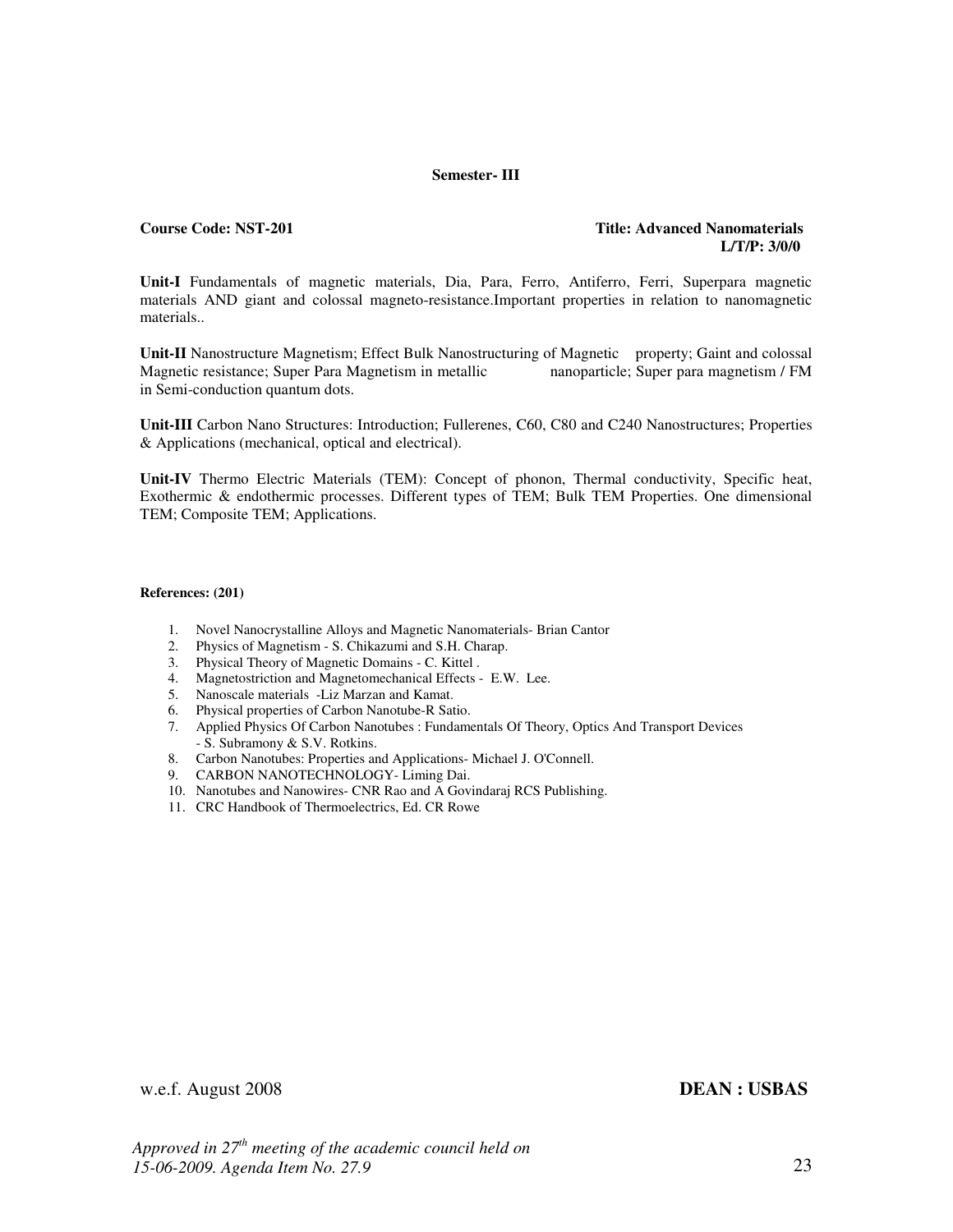### **Course Code: NST-203 Title: Semiconductors Nanostructure & Nano-particle L/T/P: 3/0/0**

**Unit –I** Semiconductor nanoparticles Synthesis, Cluster compounds, quantum-dots from MBE and CVD, wet chemical methods, reverse micelles, electro-deposition, pyrolytic synthesis, self-assembly strategies.

**Unit –II** Semiconductor nanoparticles: size–dependant physical properties, Melting point, solid-state phase transformations, excitons, band-gap variations-quantum confinement, effect of strain on band-gap in epitaxial quantum dots, single particle conductance.

**Unit-III** Semiconductor nanoparticles – applications, Optical luminescence and fluorescence from direct band gap semiconductor nanoparticles, surface-trap passivation in core-shell nanoparticles, carrier injection, polymer-nanoparticle, LED and solar cells, electroluminescence, barriers to nanoparticle lasers, doping nanoparticles, Mn-Zn-Se phosphors, light emission from indirect semiconductors, light emission form Si nanodots.

**Unit-IV** Semiconductor nanowires, Fabrication strategies, quantum conductance effects in semiconductor nanowires, porous Silicon, nanobelts, nanoribbons, nanosprings.

#### **References: (NST – 203)**

- 1. Encyclopedia of Nanotechnology- Hari Singh Nalwa
- 2. Springer Handbook of Nanotechnology Bharat Bhusan
- 3. Handbook of Semiconductor Nanostructures and Nanodevices Vol 1-5- A. A. Balandin, K. L. Wang.
- 4. Nanostructures and Nanomaterials Synthesis, Properties and Applications Cao, Guozhong.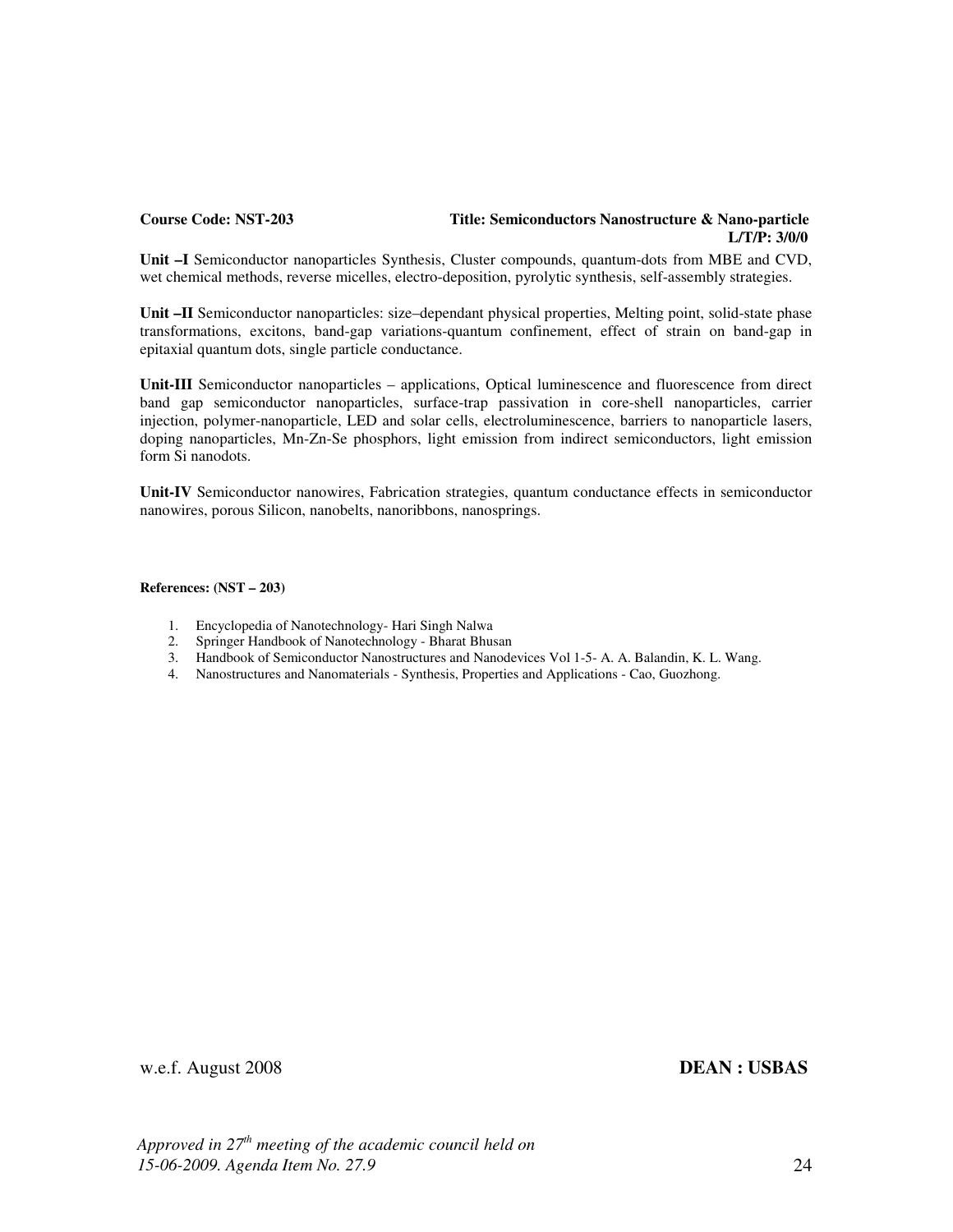### **Electives**

### **Course Code: NST 205 Title: Molecular Nanoelectronics L/T/P: 3/0/0**

**Unit –I Introduction:** Recent past, the present and its challenges, Future, Overview of basic Nanoelectronics.

**Unit –II Molecular Electronics Components:** Characterization of switches and complex molecular devices, polyphenylene based Molecular rectifying diode switches. Technologies, Single Electron Devices, Quantum Mechanical Tunnel Devices, Quantum Dots & Quantum wires.

**Unit –III Nanoelectronic & Nanocomputer architectures and nanotechnology:** Introduction to nanoelectronic and nanocomputers, Quantum DOT cellular Automata (QCA), Single electron circuits, molecular circuits Nanocomputer Architecture.

**Unit –IV Spintronics:** Introduction, Overview, History & Background, Generation of Spin Polarization Theories of spin Injection, spin relaxation and spin dephasing, Spintronic devices and applications, spin filters, spin diodes, spin transistors.

#### **References: (NST 205)**

- 1. Nanoelectronics & Nanosystems: From Transistor to Molecular & Quantum Devices: Karl Goser, Jan Dienstuhl and others.
- 2. Concepts in Spintronics Sadamichi Maekawa
- 3. Spin Electronics David Awschalom
- 4. From Atom to Transistor-Supriyo Datta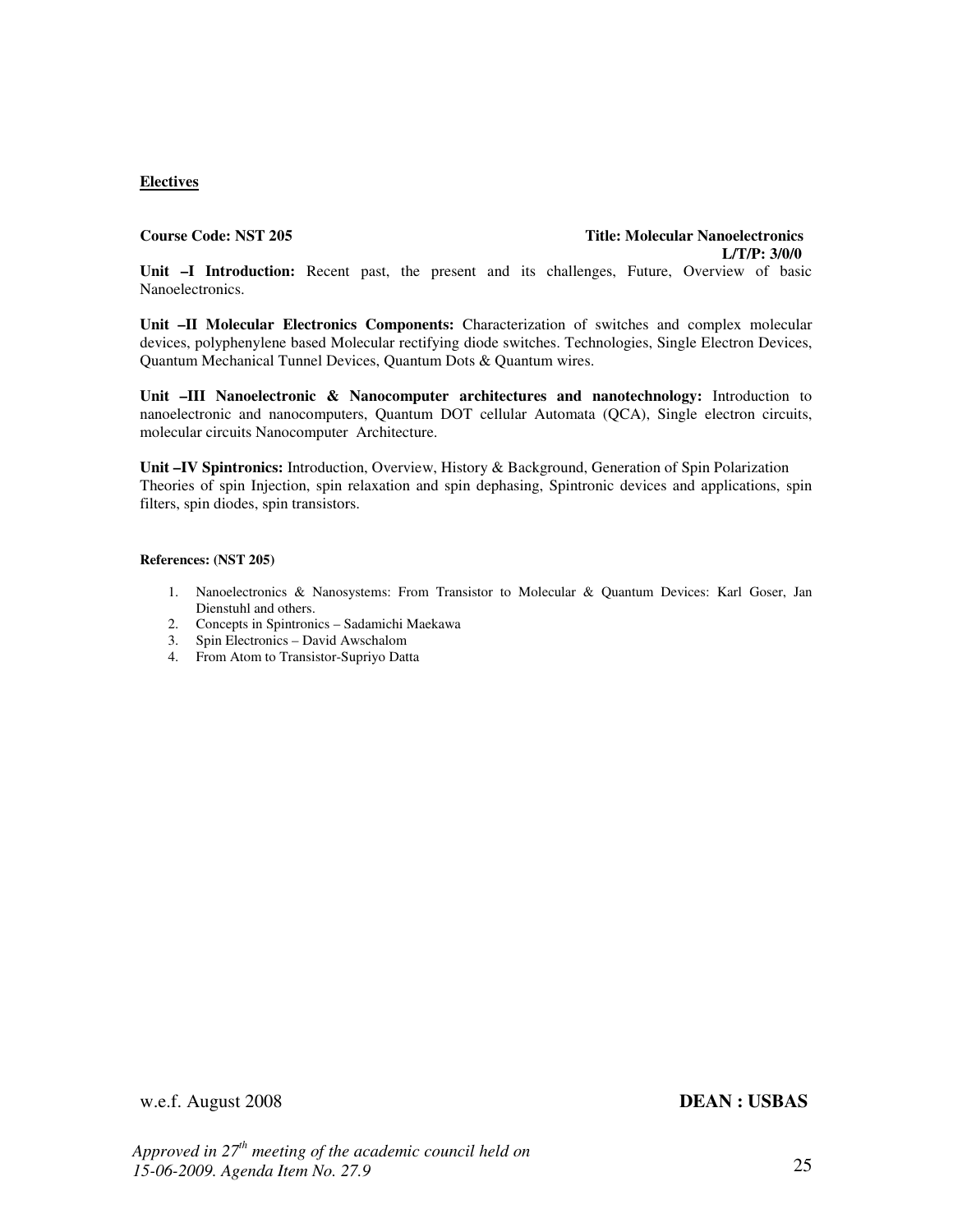**Physics of Linear Photonic Crystals:** Maxwell's Equations, Bloch's Theorem, Photonic Band Gap and Localized Defect States, Transmission Spectra, Nonlinear Optics in Linear Photonic Crystals, Guided Modes in Photonic Crystals Slab

**Technology, Materials, and Fabrication of Photonic Crystals:** Choices of Materials: Semiconductors, Amorphous, and Polymers, Fabrications of Photonic Crystals Structures (1-D, 2-D, 3-D)

**Applications of Photonic Crystals Devices:** 1-D Photonic Crystals, Couplers, Waveguides, High-Q Cavities, etc, 2-D Photonic Crystals , Photonic Crystal Fibers, 4 Tunable Photonic Crystal Filters

**Physics of Nonlinear Photonic Crystals:** 1-D Quasi Phase Matching, Nonlinear Photonic Crystal Analysis, Applications of Nonlinear Photonic Crystals Devices, Materials: LiNbO3, Chalcogenide Glasses, etc, Wavelength Converters, etc

**Elements of Plasmonics:** Introduction to Plasmonics, merging photonics and electronics at nanoscale dimensions, single photon transistor using surface plasmon, nanowire surface plasmons-interaction with matter, single emitter as saturable mirror, photon correlation, and integrated systems. All optical modulation by plasmonic excitation of quantum dots, Channel plasmon-polariton guiding by subwavelength metal grooves, Near-field photonics: surface plasmon polaritons and localized surface plasmons, Slow guided surface plasmons at telecom frequencies.

### **References: (NST 207)**

- 1. The Handbook of Photonics By Mool Chand Gupta, John Ballato
- 2. Nanotechnology for Microelectronics and Optoelectronics J. M. Martinez-Duart, Raúl J. Martín-Palma, Fernando Agullo-Rueda
- 3. Nanoplasmonics, From fundamentals to Applications vol 1 & 2- S. Kawata & H. Masuhara
- 4. Optical Properties of Photonic Crystals-K. Sakoda
- 5. Applied Photonics by Chai Yeh
- 6. Silicon Photonics: An Introduction by Graham T. Reed, Andrew P. Knights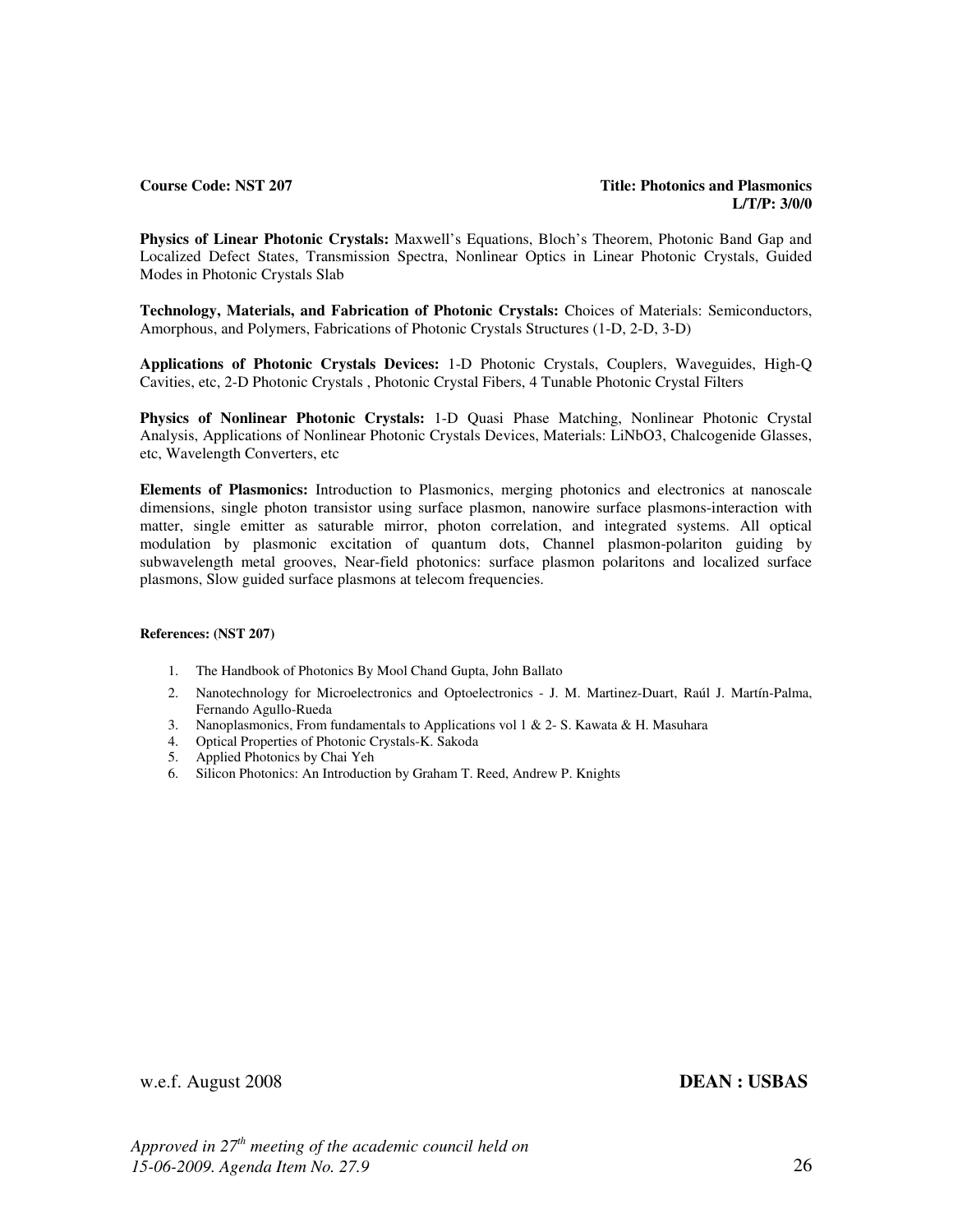### **Course Code: NST 209 Title: Carbon Nanotube & Its Functionalisation L/T/P: 3/0/0**

**Preparation of Carbon Nano-Tubes:** CVD and other methods of preparation of CNT

**Properties of Carbon Nanotubes:** Electrical, Optical, Mechanical, Vibrational properties etc.

**Applications of Carbon Nanotubes:** Field emission, Fuel Cells, Display devices

**Functionalization of Carbon Nanotubes:** Carbon Nanotubes, Functionalization of Carbon Nanotubes, Reactivity of Carbon Nanotubes,

**Covalent Functionalization:** Oxidative Purification, Defect Functionalization –Transformation and Modification of Carboxylic Functionalization like Amidation, Thiolation, Halogenations, Hydrogenation, Addition of Radicals, Addition of Nucleophilic Carbenes, Sidewall Functionlaization through Electrophilic Addition, Cycloadditions, Carbenes Addition, Addition of Nitrenes, Noncovalent Exohedral Functionalization, Endohedral Functionalization

**Other Important Carbon based materials:** Preparation and Characterization Fullerene and other associated carbon clusters/molecules, Graphene-preparation, characterization and properties, DLC and nanodiamonds.

#### **References: (NST 209)**

- 1. Nanoscale materials -Liz Marzan and Kamat
- 2. Physical properties of Carbon Nanotube-R Satio
- 3. Applied Physics Of Carbon Nanotubes : Fundamentals Of Theory, Optics And Transport Devices S. Subramony & S.V. Rotkins
- 4. Carbon Nanotubes: Properties and Applications- Michael J. O'Connell
- 5. CARBON NANOTECHNOLOGY- Liming Dai
- 6. Nanotubes and Nanowires- CNR Rao and A Govindaraj RCS Publishing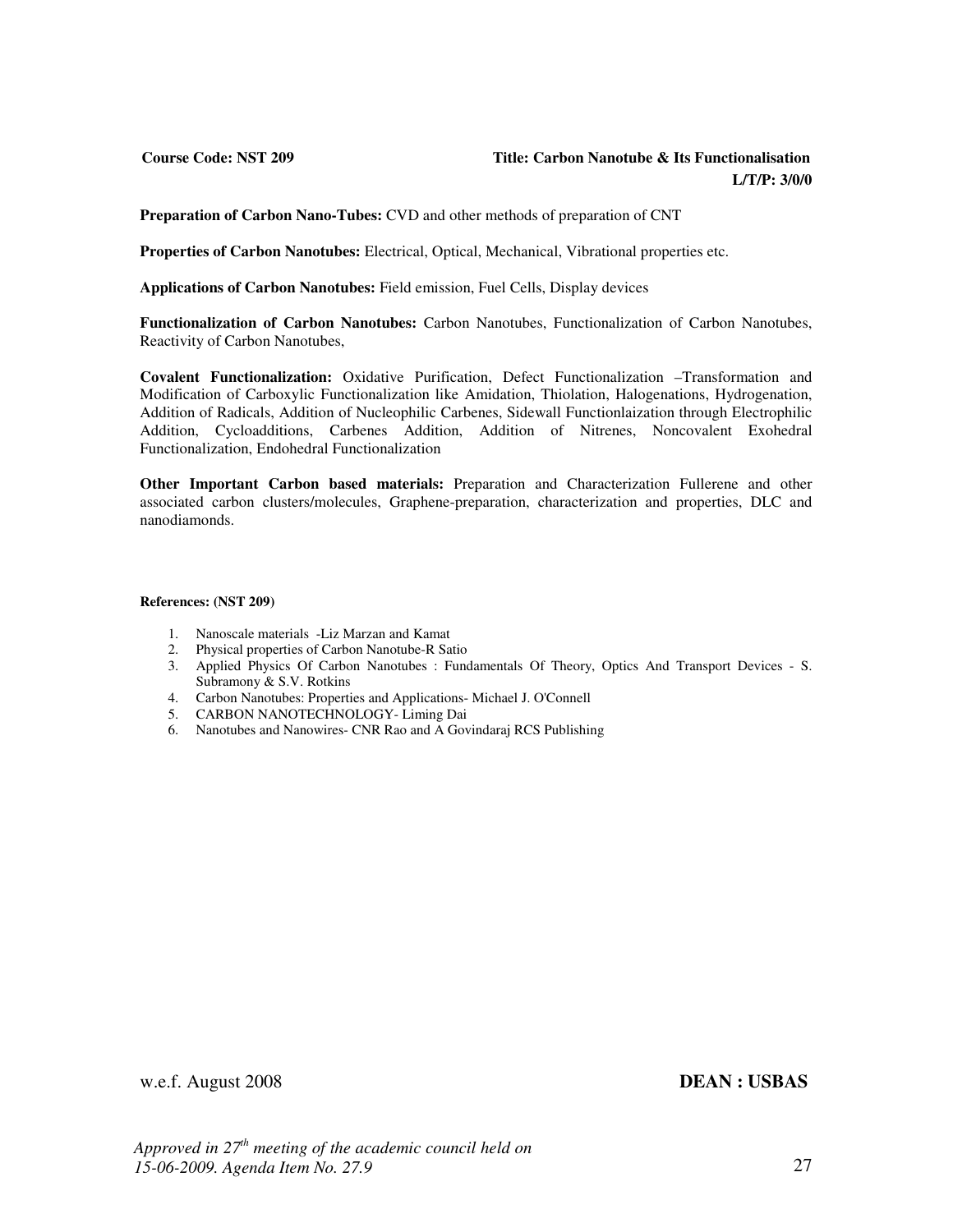### **Course Code: NST 211 Title: Nanocomposites**

# **L/T/P: 3/0/0**

**Metal based nanocomposites:** Metal-Oxide or Metal-Ceramic composites, Different aspects of their preparation techniques and their final properties and functionality. Metal-metal nanocomposites, some simple preparation techniques and their new electrical and magnetic properties.

**Design of Super hard materials:** Super hard nanocomposites, its designing and improvements of mechanical properties.

**New kind of nanocomposites:** Fractal based glass-metal nanocomposites, its designing and fractal dimension analysis. Electrical property of fractal based nanocomposites. Core-Shell structured nanocomposites.

**Polymer based nanocomposites:** Preparation and characterization of diblock Copolymer based nanocomposites; Polymer-carbon nanotubes based composites, their mechanical properties, and industrial possibilities.

#### **References: (NST 211)**

- 1. Nanocomposites Science and Technology P. M. Ajayan, L.S. Schadler, P. V. Braun
- 2. Physical Properties of Carbon Nanotubes- R. Saito
- 3. Carbon Nanotubes (Carbon , Vol 33) M. Endo, S. Iijima, M.S. Dresselhaus
- 4. The search for novel, superhard materials- Stan Vepr¡ek (Review Article) JVST A, 1999
- 5. Electromagnetic and magnetic properties of multi component metal oxides, hetero
- 6. Nanometer versus micrometer-sized particles-Christian Brosseau,Jamal Ben, Youssef, Philippe Talbot, Anne-Marie Konn, (Review Article) J. Appl. Phys, Vol 93, 2003
- 7. Diblock Copolymer, Aviram (Review Article), Nature, 2002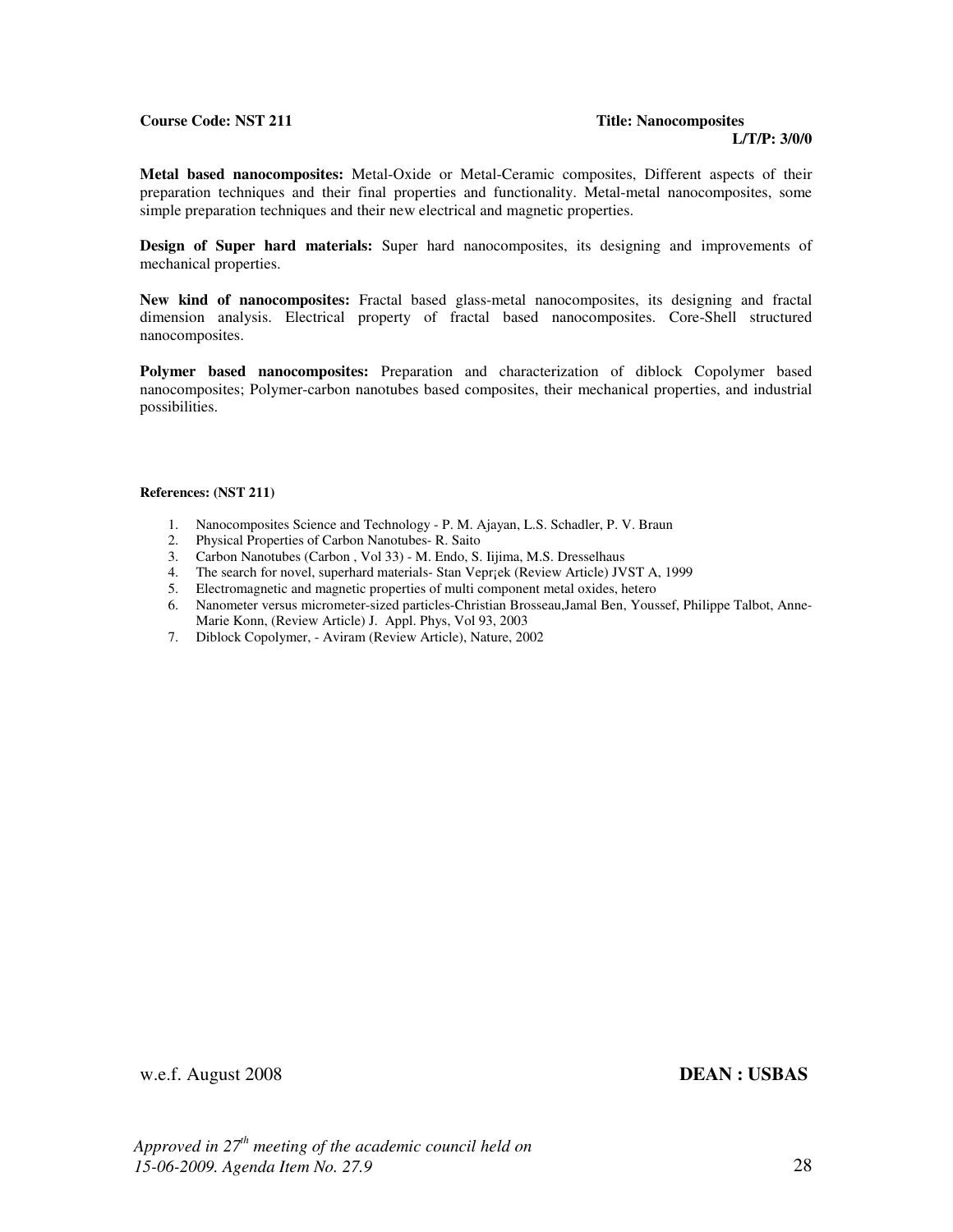#### **Course Code: NST 211 Title: Computational Nanoscience L/T/P: 3/0/0**

Unit – I Introduction to Matlab and Mathematics (and their open source counterparts-Scilab and Octave); examples from nano-optics and nano-electronics.

**Unit – II** Monte Carlo Simulations; Computational methods and Simulations from ab initio to multiscale Modeling.

**Unit – III** Molecular dynamics, computing and simulations.

**Unit – IV** Nanodesign Nano-CAD, Modeling of Nanodvices. Applications and examples problems based on Molecular dynamics simulations.

#### **References: (NST: 211)**

1. Introduction to Computer simulation methods. Gould, Tobochnik et al (Addition weekly-2006)